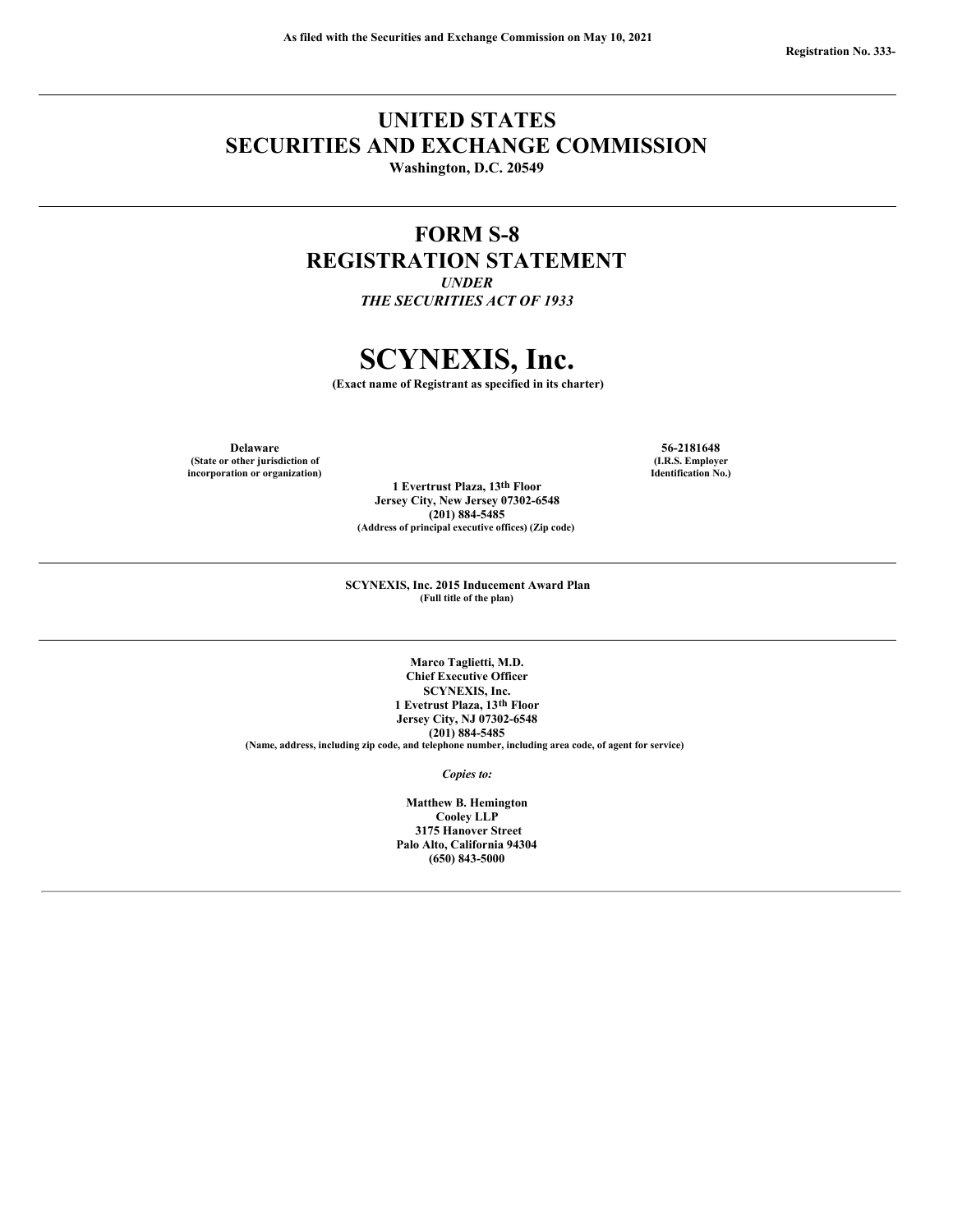Indicate by check mark whether the registrant is a large accelerated filer, an accelerated filer, a non-accelerated filer, a smaller reporting company, or an emerging growth company. See the definitions of "large accelerated filer," "accelerated filer," "smaller reporting company," and "emerging growth company" in Rule 12b-2 of the Exchange Act.

| Large accelerated filer |   | Accelerated filer         |             |
|-------------------------|---|---------------------------|-------------|
| Non-accelerated filer   | ⊠ | Smaller reporting company | $\boxtimes$ |
| Emerging growth company |   |                           |             |

If an emerging growth company, indicate by check mark if the registrant has elected not to use the extended transition period for complying with any new or revised financial accounting standards provided pursuant to Section 13(a) of the Exchange Act.  $\Box$ 

## **CALCULATION OF REGISTRATION FEE**

| <b>Title of Securities</b>                                           | Amount<br>to be  | Proposed<br>Maximum<br><b>Offering Price</b> | Proposed<br>Maximum<br>Aggregate | <b>Amount</b> of        |
|----------------------------------------------------------------------|------------------|----------------------------------------------|----------------------------------|-------------------------|
| to be Registered                                                     | Registered (1)   | Per Share (2)                                | <b>Offering Price (2)</b>        | <b>Registration Fee</b> |
| Common Stock, par value \$0.001 per share, reserved for future grant |                  |                                              |                                  |                         |
| under Registrant's 2015 Inducement Award Plan                        | 410,000          | \$7.08                                       | \$2,902,800.00                   | \$316.70                |
| Total                                                                | $410,000$ shares |                                              | \$2,902,800.00                   | \$316.70                |

(1) Represents additional shares issuable under the Registrant's 2015 Inducement Award Plan (the "Plan"). Pursuant to Rule 416(a) promulgated under the Securities Act of 1933, as amended (the "Securities Act"), this Registration Statement shall also cover any additional shares of Registrant's common stock that become issuable under the Plan set forth herein by reason of any stock dividend, stock split, recapitalization, or other similar transaction effected that results in an increase to the number of outstanding shares of Registrant's common stock, as applicable.

(2) Estimated solely for the purpose of calculating the amount of the registration fee pursuant to Rule 457(h) and Rule 457(c) promulgated under the Securities Act. The offering price per share and the aggregate offering price is based upon \$7.08, which is the average of the high and low selling prices of the Registrant's Common Stock as reported on The Nasdaq Global Market on May 6, 2021.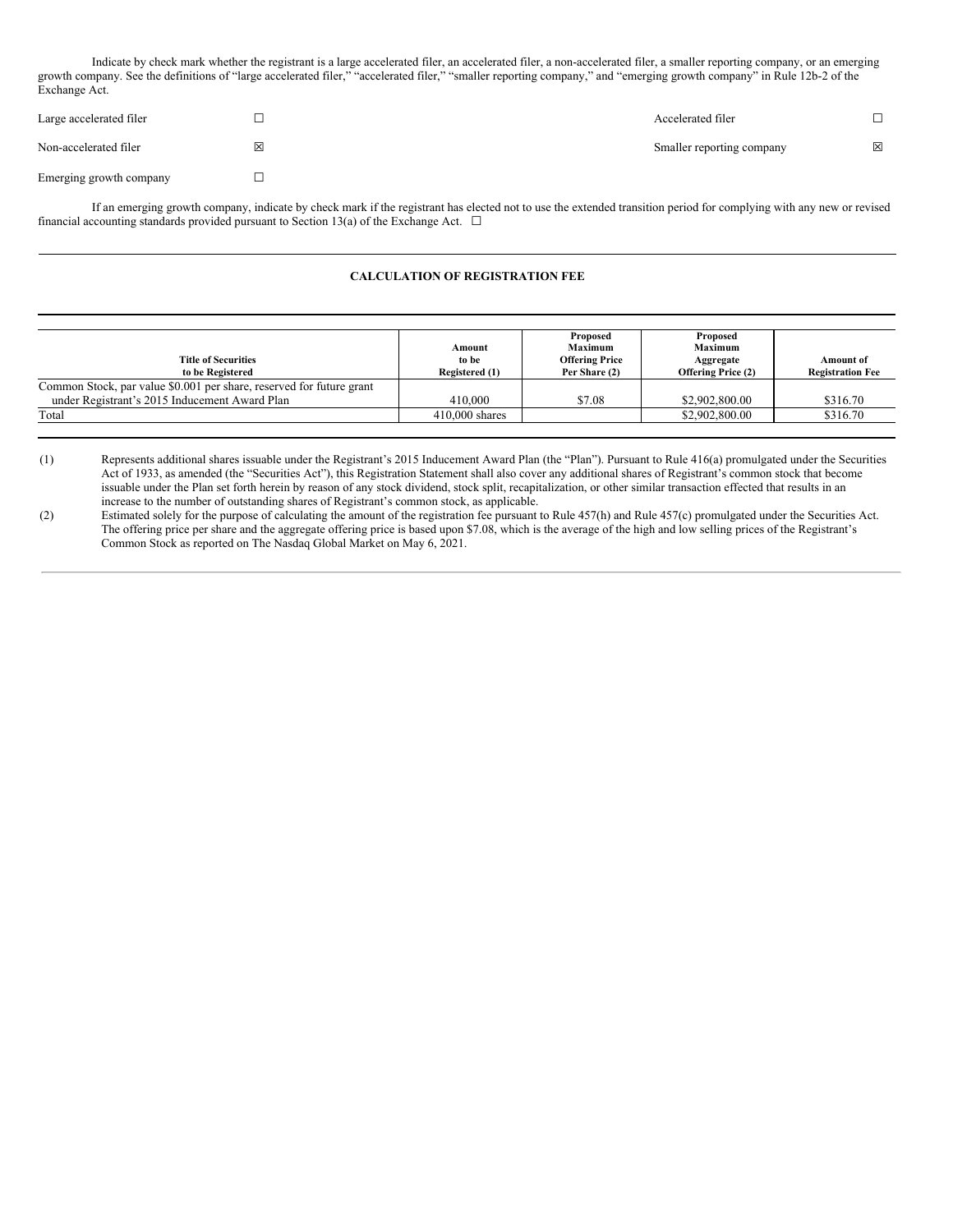#### **EXPLANATORY NOTE**

SCYNEXIS, Inc. (the "*Registrant*") is filing this Registration Statement on Form S-8 for the purpose of registering an aggregate of 410,000 additional shares of its Common Stock, issuable to eligible persons under the SCYNEXIS, Inc. 2015 Inducement Award Plan (the "*Plan"*), which Common Stock is in addition to the shares of Common Stock previously registered for issuance under the Plan on the following Form S-8s (collectively, the "*Prior Form S-8s"* ) pursuant to the Plans:

- the Registrant's Form S-8 filed on August 7, 2019 (File No. 333-233084); and
- the Registrant's Form S-8 filed on June 5, 2015 (File No. 333-204770).

Pursuant to General Instruction E to Form S-8, the contents of the Prior Form S-8s are incorporated herein by reference and made a part hereof.

#### **PART II**

#### **Item 3. Incorporation of Documents by Reference.**

The following documents filed by SCYNEXIS, Inc. (the "Registrant") with the Securities and Exchange Commission are incorporated by reference into this Registration Statement:

- **(a)** The Registrant's Annual Report on[Form](https://www.sec.gov/ix?doc=/Archives/edgar/data/1178253/000156459021015962/scyx-10k_20201231.htm) 10-K filed on March 29, 2021.
- **(b)** The Registrant's Current Reports on Form 8-K filed on [February](https://www.sec.gov/ix?doc=/Archives/edgar/data/1178253/000156459021007302/scyx-8k_20210219.htm) 17, 2021 and February 23, 2021.

**(c)** The description of the [Registrant's](http://www.sec.gov/Archives/edgar/data/1178253/000119312514106556/d695245d8a12b.htm) common stock which is contained inthe registration statement on Form 8-A filed on March 19, 2014, (File No. 001- 36365) under the Exchange Act of 1934, as amended (the "Exchange Act"), including any amendment or report filed for the purpose of updating such description, including [Exhibit](http://www.sec.gov/Archives/edgar/data/1178253/000156459021015962/scyx-ex42_139.htm) 4.2 to the Annual Report on Form 10-K filed on March 29, 2021 (File No. 001-36365).

**(d)** The other reports and documents subsequently filed by the Registrant pursuant to Sections 13(a), 13(c), 14 and 15(d) of the Exchange Act (other than Current Reports furnished under Item 2.02 or Item 7.01 of Form 8-K and exhibits furnished on such form that relate to such items) on or after the date of this Registration Statement and prior to the filing of a post-effective amendment to this Registration Statement which indicates that all securities offered have been sold or which deregisters all securities then remaining unsold, shall be deemed to be incorporated by reference herein and to be a part of this Registration Statement from the date of the filing of such reports and documents. Any statement contained in a document incorporated or deemed to be incorporated by reference herein shall be deemed to be modified or superseded for purposes of this Registration Statement to the extent that a statement contained herein or in any subsequently filed document that also is deemed to be incorporated by reference herein modifies or supersedes such statement. Any such statement so modified or superseded shall not be deemed, except as so modified or superseded, to constitute a part of this Registration Statement.

#### **Item 8. Exhibits**

| Exhibit<br><b>Number</b> | <b>Description</b>                                                                                                                                                                                                                                                                              |
|--------------------------|-------------------------------------------------------------------------------------------------------------------------------------------------------------------------------------------------------------------------------------------------------------------------------------------------|
| 4.1                      | Amended and Restated Certificate of Incorporation of SCYNEXIS, Inc., as currently in effect (Filed as Exhibit 3.1 to Registrant's Current Report on<br>Form 8-K (File No. 001-36365), filed with the Securities and Exchange Commission on May 12, 2014, and incorporated herein by reference). |
| 4.2                      | Certificate of Amendment of Amended and Restated Certificate of Incorporation of SCYNEXIS, In. (Filed with the SEC as Exhibit 3.2 to our Form<br>10-O, filed with the SEC on August 7, 2019, SEC File No. 001-36365, and incorporated by reference here).                                       |
| 4.3                      | Certificate of Amendment of Amended and Restated Certificate of Incorporation of SCYNEXIS, Inc. (Filed with the SEC as Exhibit 3.1 to our Form<br>8-K, filed with the SEC on July 16, 2020, SEC File No. 001-36365, and incorporated by reference here).                                        |
| 4.4                      | Amended and Restated Bylaws of SCYNEXIS, Inc., as currently in effect (Filed as Exhibit 3.4 to Registrati's Registration Statement on Form S-1<br>(File No. 333-194192), filed with the Securities and Exchange Commission on February 27, 2014, and incorporated by reference here).           |
| 5.1                      | Opinion of Cooley LLP.                                                                                                                                                                                                                                                                          |
| 23.1                     | Consent of Cooley LLP (included in Exhibit 5.1).                                                                                                                                                                                                                                                |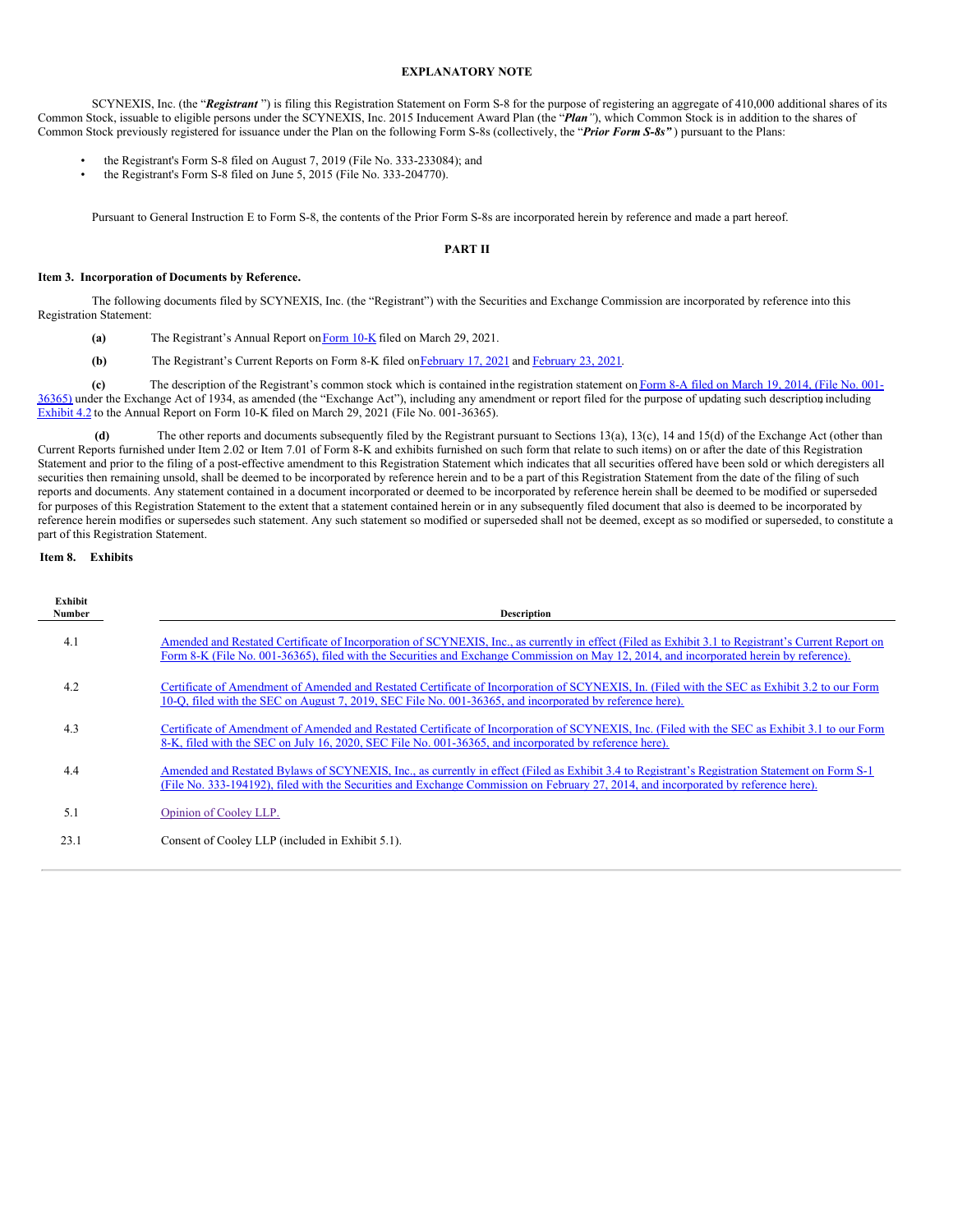- 23.2 Consent of [Independent](#page-6-0) Registered Public Accounting Firm.
- 24.1 Power of Attorney (included on the signature page of this Form S-8).
- 99.1 [SCYNEXIS,](#page-19-0) Inc. Amended and Restated 2015 Inducement Award Plan, as amended and restated.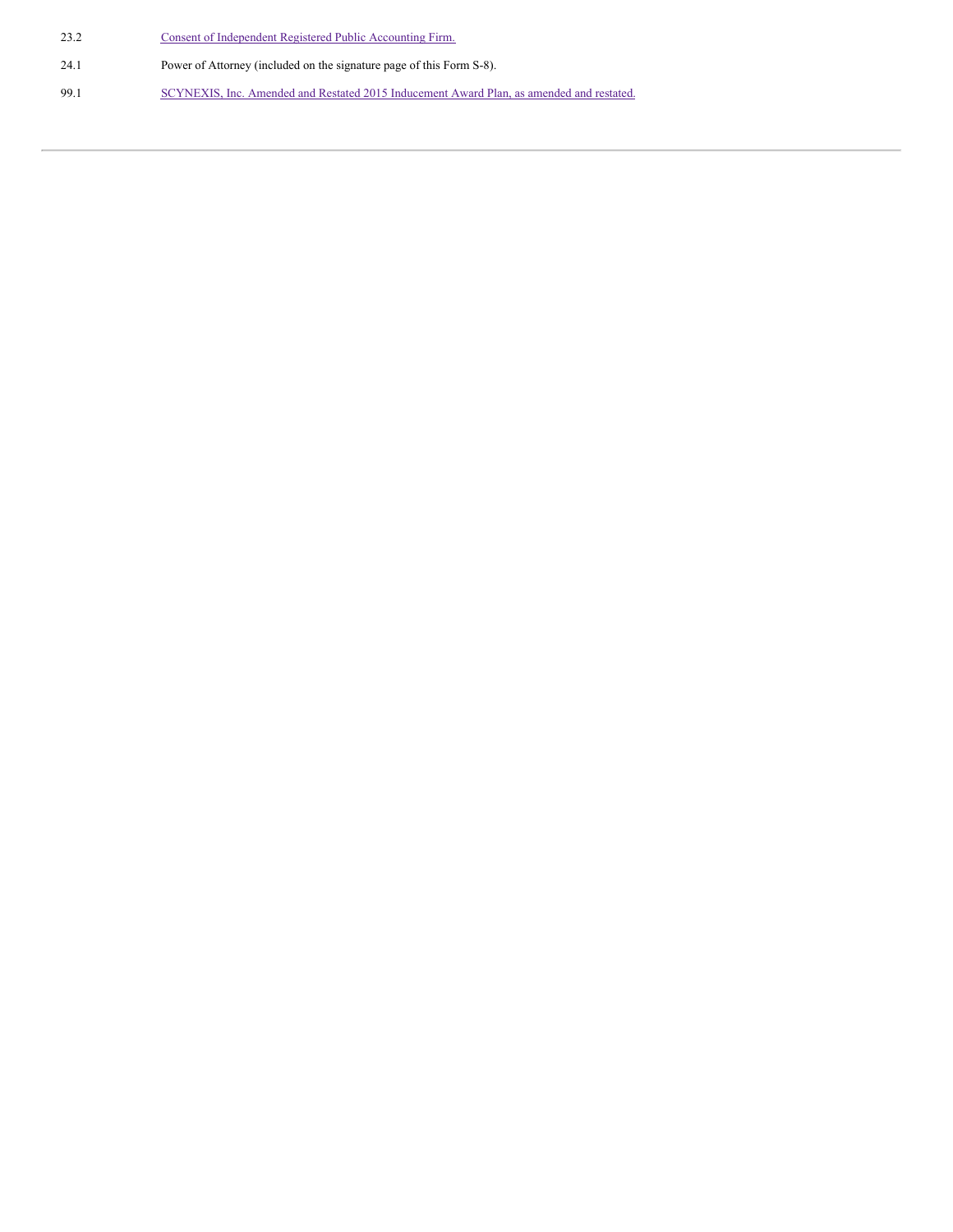#### **SIGNATURES**

Pursuant to the requirements of the Securities Act of 1933, the Registrant certifies that it has reasonable grounds to believe that it meets all of the requirements for filing on Form S-8 and has duly caused this Registration Statement to be signed on its behalf by the undersigned, thereunto duly authorized, in the City of Jersey City, State of New Jersey, on this 7th day of May, 2021.

#### **SCYNEXIS, INC.**

By: /s/ Marco Taglietti

Marco Taglietti, M.D. Chief Executive Officer

#### **POWER OF ATTORNEY**

KNOW ALL PERSONS BY THESE PRESENTS, that each person whose signature appears below constitutes and appoint Marco Taglietti, M.D. and Eric Francois, and each of them, as his or her true and lawful attorneys-in-fact and agents, each with the full power of substitution, for him or her and in his or her name, place or stead, in any and all capacities, to sign any and all amendments to this Registration Statement (including post-effective amendments), and to file the same, with exhibits thereto and other documents in connection therewith, with the Securities and Exchange Commission, granting unto said attorneys-in-fact and agents, and each of them, full power and authority to do and perform each and every act and thing requisite and necessary to be done in and about the premises, as fully to all intents and purposes as he or she might or could do in person, hereby ratifying and confirming all that said attorneys-in-fact and agents, or their, his or her substitute or substitutes, may lawfully do or cause to be done by virtue hereof.

Pursuant to the requirements of the Securities Act of 1933, as amended, this Registration Statement has been signed by the following persons in the capacities and on the dates indicated.

| <b>Signatures</b>                                             | <b>Title</b>                                                                     | Date         |
|---------------------------------------------------------------|----------------------------------------------------------------------------------|--------------|
| /s/ Marco Taglietti                                           | Director, Chief Executive Officer and President (Principal<br>Executive Officer) | May 7, 2021  |
| Marco Taglietti, M.D.                                         |                                                                                  |              |
| /s/ Eric Francois                                             | Chief Financial Officer<br>(Principal Financial and Accounting Officer)          | May 7, 2021  |
| Eric Francois                                                 |                                                                                  |              |
| /s/ Guy Macdonald<br>Guy Macdonald                            | Chairman of the Board of Directors                                               | May 7, 2021  |
| /s/ Armando Anido<br>Armando Anido                            | Director                                                                         | May 7, 2021  |
| /s/ Steven C. Gilman<br>Steven C. Gilman, Ph.D.               | Director                                                                         | May 7, 2021  |
| /s/ Ann F. Hanham<br>Ann F. Hanham, Ph.D.                     | Director                                                                         | May 7, 2021  |
| /s/ David Hastings                                            | Director                                                                         | May 10, 2021 |
| David Hastings                                                |                                                                                  |              |
| /s/ Brian Philippe Tinmouth<br><b>Brian Philippe Tinmouth</b> | Director                                                                         | May 10, 2021 |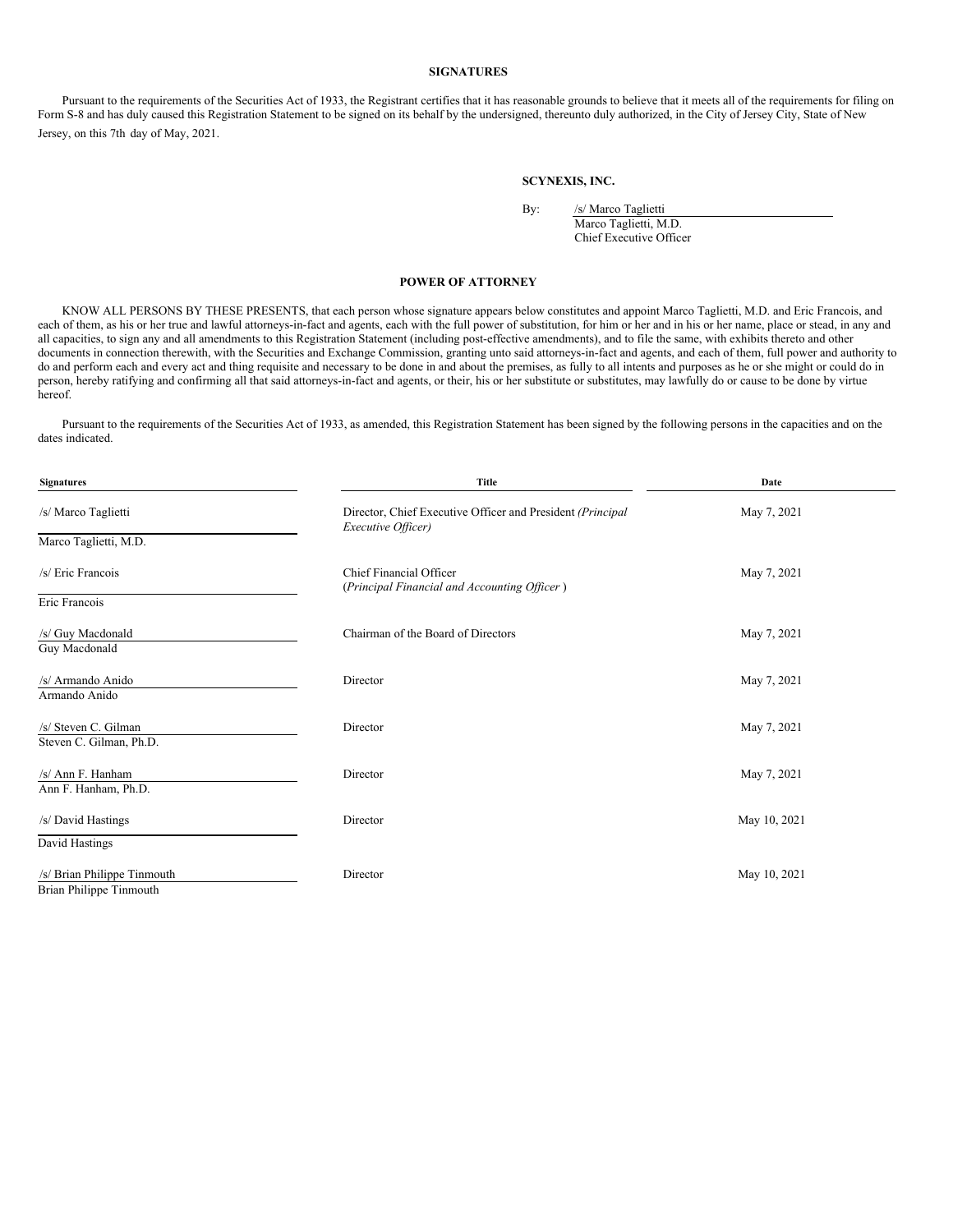# <span id="page-5-0"></span>**Cooley**

Matthew B. Hemington T: +1 650 843 5062 hemingtonmb@cooley.com

May 10, 2021

SCYNEXIS, Inc. 1 Evertrust Plaza, 13th Floor Jersey City, New Jersey 07302-6548

Ladies and Gentlemen:

We have acted as counsel to SCYNEXIS, Inc., a Delaware corporation (the "*Company*"), in connection with the filing of a registration statement on Form S-8 (the *Registration Statement*") with the Securities and Exchange Commission covering the offering of up to 410,000 shares (the *Shares*") of the Company's Common Stock, par value \$0.001 per share ("*Common Stock*") issuable pursuant to the Company's 2015 Inducement Award Plan (the "*Plan*").

In connection with this opinion, we have examined and relied upon (a) the Registration Statement and related prospectus, (b) the Plan, (c) the Company's Amended and Restated Certificate of Incorporation and Amended and Restated Bylaws, each as currently in effect and (d) originals or copies certified to our satisfaction of such records, documents, certificates, memoranda and other instruments as in our judgment are necessary or appropriate to enable us to render the opinion expressed below. We have assumed the genuineness of all signatures, the authenticity of all documents submitted to us as originals, the conformity to originals of all documents submitted to us as copies thereof, the accuracy, completeness and authenticity of certificates of public officials and the due authorization, execution and delivery of all documents by all persons other than the Company where authorization, execution and delivery are prerequisites to the effectiveness of such documents. As to certain factual matters, we have relied upon a certificate of officers of the Company and have not independently verified such matters.

Our opinion is expressed only with respect to the General Corporation Law of the State of Delaware. We express no opinion to the extent that any other laws are applicable to the subject matter hereof and express no opinion and provide no assurance as to compliance with any federal or state securities law, rule or regulation.

On the basis of the foregoing, and in reliance thereon, we are of the opinion that the Shares, when sold and issued in accordance with the Plan, the Registration Statement and related prospectus, will be validly issued, fully paid, and nonassessable (except as to shares issued pursuant to certain deferred payment arrangements, which will be fully paid and nonassessable when such deferred payments are made in full).

We consent to the filing of this opinion as an exhibit to the Registration Statement.

Sincerely,

Cooley LLP

By: /s/ Matthew B. Hemington Matthew B. Hemington

> Cooley LLP 3175 Hanover Street Palo Alto, CA 94304-1130 t: (650) 843-5000 f: (650) 849-7400 cooley.com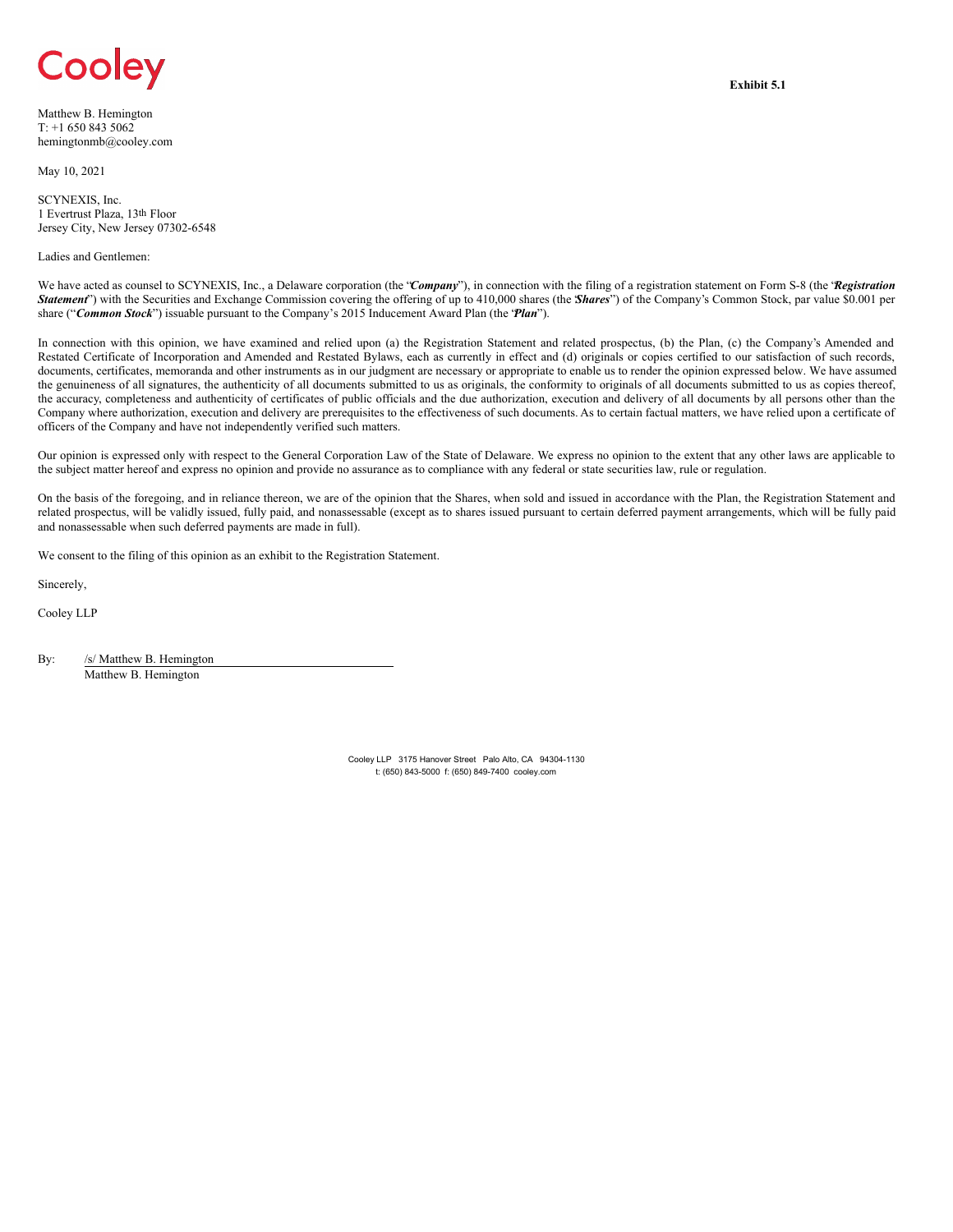## <span id="page-6-0"></span>**CONSENT OF INDEPENDENT REGISTERED PUBLIC ACCOUNTING FIRM**

We consent to the incorporation by reference in this Registration Statement on Form S-8 of our report dated March 29, 2021 relating to the financial statements of SCYNEXIS, Inc., appearing in the Annual Report on Form 10-K of SCYNEXIS, Inc. for the year ended December 31, 2020.

*/s/ DELOITTE & TOUCHE LLP*

Parsippany, New Jersey May 10, 2021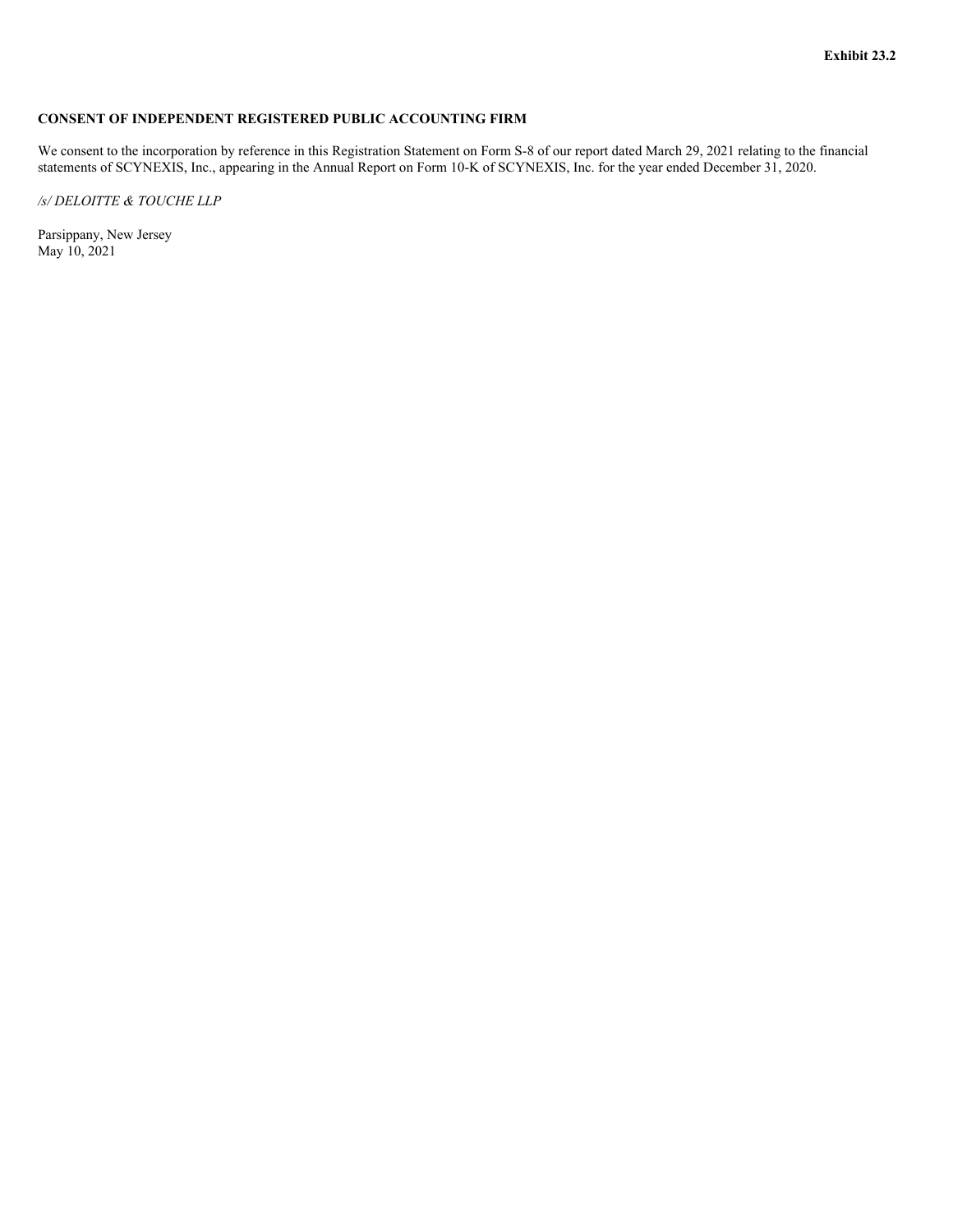#### **SCYNEXIS, INC.**

#### **2015 INDUCEMENT AWARD PLAN**

## **ADOPTED: March 26, 2015 AMENDED: June 9, 2019 ADJUSTED FOR REVERSE STOCK SPLIT: July 17, 2020 FURTHER AMENDED: April 30, 2021**

#### **1. GENERAL.**

**(a) Eligible Award Recipients.** The persons eligible to receive Stock Awards are Eligible Employees as of the date of grant.

**(b) Available Awards.** The Plan provides for the grant of the following Stock Awards: (i) Options, (ii) Stock Appreciation Rights (iii) Restricted Stock Awards, (iv) Restricted Stock, and (v) Restricted Stock Unit Awards, and (vi) Other Stock Awards.

**(c) Purpose.** The Company, by means of the Plan, seeks to retain the services of persons not previously employees or directors of the Company, or following a *bona fide* period of non-employment, as an inducement material to the individuals' entering into employment with the Company within the meaning of NASDAO Listing Rule 5635(c)(4), and to provide incentives through Stock Awards for such persons to exert maximum efforts for the success of the Company and its Affiliates.

## **2. ADMINISTRATION.**

**(a) Administration by Board.** The Board shall administer the Plan unless and until the Board delegates administration of the Plan to a Committee or Committees, as provided in Section 2(c), provided that the grant of Stock Awards to Eligible Employees shall be approved by the Company's independent compensation committee or a majority of the Company's independent directors (as determined under NASDAQ Listing Rule 5635(c)(4)) in order to comply with the exemption from the stockholder approval requirement for "inducement grants" provided under NASDAQ Listing Rule 5635(c)(4).

**(b) Powers of Board.** The Board will have the power, subject to, and within the limitations of, the express provisions of the Plan:

**(i)** To determine: (A) who will be granted Stock Awards; (B) when and how each Stock Award will be granted; (C) what type or combination of types of Stock Awards shall be granted; (D) the provisions of each Stock Award (which need not be identical), including when a person will be permitted to exercise or otherwise receive cash or Common Stock under the Stock Award; (E) the number of shares of Common Stock subject to, or the cash value of, a Stock Award; and (F) the Fair Market Value applicable to a Stock Award.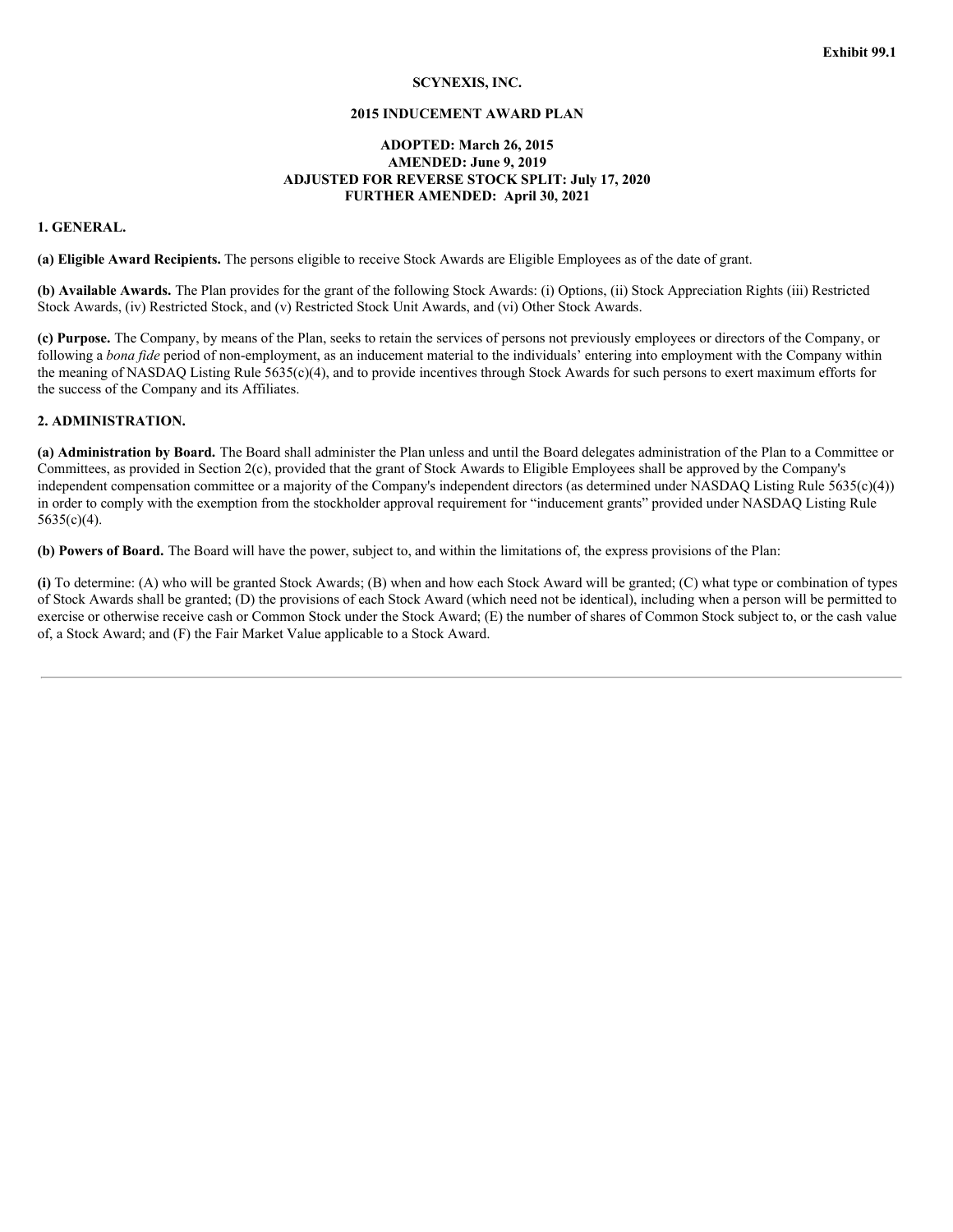**(ii)** To construe and interpret the Plan and Stock Awards granted under it, and to establish, amend and revoke rules and regulations for administration of the Plan and Stock Awards. The Board, in the exercise of these powers, may correct any defect, omission or inconsistency in the Plan or in any Stock Award Agreement, in a manner and to the extent it will deem necessary or expedient to make the Plan or Stock Award fully effective.

**(iii)** To settle all controversies regarding the Plan and Stock Awards granted under it.

**(iv)** To accelerate, in whole or in part, the time at which a Stock Award may be exercised or vest (or the time at which cash or shares of Common Stock may be issued in settlement thereof).

**(v)** To suspend or terminate the Plan at any time. Except as otherwise provided in the Plan or a Stock Award Agreement, suspension or termination of the Plan will not materially impair a Participant's rights under the Participant's then-outstanding Stock Award without the Participant's written consent, except as provided in subsection (vi) below.

**(vi)** To amend the Plan in any respect the Board deems necessary or advisable, including, without limitation, relating to certain nonqualified deferred compensation under Section 409A of the Code to bring the Plan and/or Stock Award into compliance therewith, subject to the limitations, if any, of applicable law. If required by applicable law or listing requirements, and except as provided in Section 9(a) relating to Capitalization Adjustments, the Company will seek stockholder approval of any amendment of the Plan that (A) materially increases the number of shares of Common Stock available for issuance under the Plan, (B) materially expands the class of individuals eligible to receive Stock Awards under the Plan, (C) materially increases the benefits accruing to Participants under the Plan, (D) materially extends the term of the Plan, or (E) materially expands the types of Stock Awards available for issuance under the Plan. Except as otherwise provided in the Plan or a Stock Award Agreement, no amendment of the Plan will materially impair a Participant's rights under an outstanding Stock Award without the Participant's written consent.

**(vii)** To approve forms of Stock Award Agreements for use under the Plan and to amend the terms of any one or more Stock Award, including, but not limited to, amendments to provide terms more favorable to the Participant than previously provided in the Stock Award Agreement, subject to any specified limits in the Plan that are not subject to Board discretion; *provided however,* that the Participant's rights under any Stock Award shall not be impaired by any such amendment unless (A) the Company requests the consent of the affected Participant, and (B) such Participant consents in writing. Notwithstanding the foregoing, subject to the limitations of applicable law, if any, the Board may amend the terms of any one or more Stock Awards without the affected Participant's consent if necessary to bring the Stock Award into compliance with Section 409A of the Code.

**(viii)** Generally, to exercise such powers and to perform such acts as the Board deems necessary or expedient to promote the best interests of the Company and that are not in conflict with the provisions of the Plan or Stock Awards.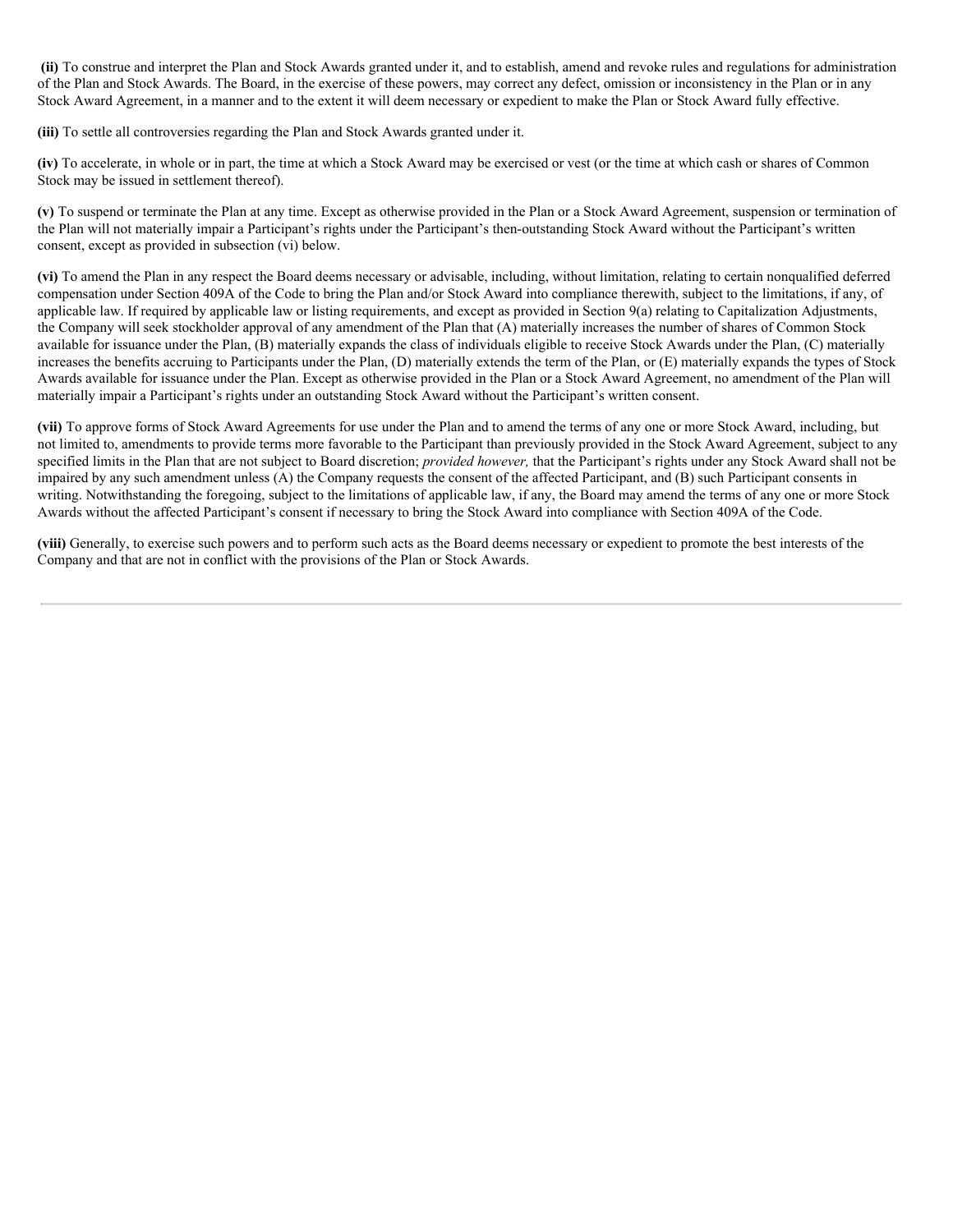**(ix)** To adopt such procedures and sub-plans as are necessary or appropriate to permit participation in the Plan by Eligible Employees who are foreign nationals or employed outside the United States.

## **(c) Delegation to Committee**

(i) General. Subject to Section 2(a) of the Plan, the Board may delegate some or all of the administration of the Plan to a Committee or Committees. If administration of the Plan is delegated to a Committee, the Committee will have, in connection with the administration of the Plan, the powers theretofore possessed by the Board that have been delegated to the Committee, including the power to delegate to a subcommittee of the Committee any of the administrative powers the Committee is authorized to exercise (and references in this Plan to the Board will thereafter be to the Committee or subcommittee, as applicable). Any delegation of administrative powers will be reflected in resolutions, not inconsistent with the provisions of the Plan, adopted from time to time by the Board or Committee (as applicable). The Committee may, at any time, abolish the subcommittee and/or revest in the Committee any powers delegated to the subcommittee. The Board may retain the authority to concurrently administer the Plan with the Committee and may, at any time, revest in the Board some or all of the powers previously delegated to the Committee, Committees, subcommittee or subcommittees.

**(d) Effect of Board's Decision.** All determinations, interpretations and constructions made by the Board in good faith will not be subject to review by any person and will be final, binding and conclusive on all persons.

# **3. SHARES SUBJECT TO THE PLAN.**

**(a) Share Reserve.** Subject to the provisions of Section 9 relating to adjustments upon changes in stock, the aggregate number of shares of Common Stock that may be issued pursuant to Stock Awards after the Effective Date shall not exceed 500,000 shares (the "*Share Reserve*"). For clarity, the foregoing is a limitation on the number of shares of the Common Stock that may be issued pursuant to the Plan and does not limit the granting of Stock Awards except as provided in Section 7(a). If a Stock Award or any portion thereof (i) expires or otherwise terminates without all of the shares covered by such Stock Award having been issued or (ii) is settled in cash (*i.e.*, the Participant receives cash rather than stock), such expiration, termination or settlement shall not reduce (or otherwise offset) the number of shares Common Stock that may be available for issuance under the Plan.

**(b) Reversion of Shares to the Share Reserve.** If any shares of common stock issued pursuant to a Stock Award are forfeited back to or repurchased by the Company because of the failure to meet a contingency or condition required to vest such shares in the Participant, then the shares that are forfeited or repurchased shall revert to and again become available for issuance under the Plan. Any shares reacquired by the Company pursuant to Section 8(f) or as consideration for the exercise of a Stock Award shall again become available for issuance under the Plan.

**(c) Source of Shares.** The stock issuable under the Plan will be shares of authorized but unissued or reacquired Common Stock, including shares repurchased by the Company on the open market or otherwise.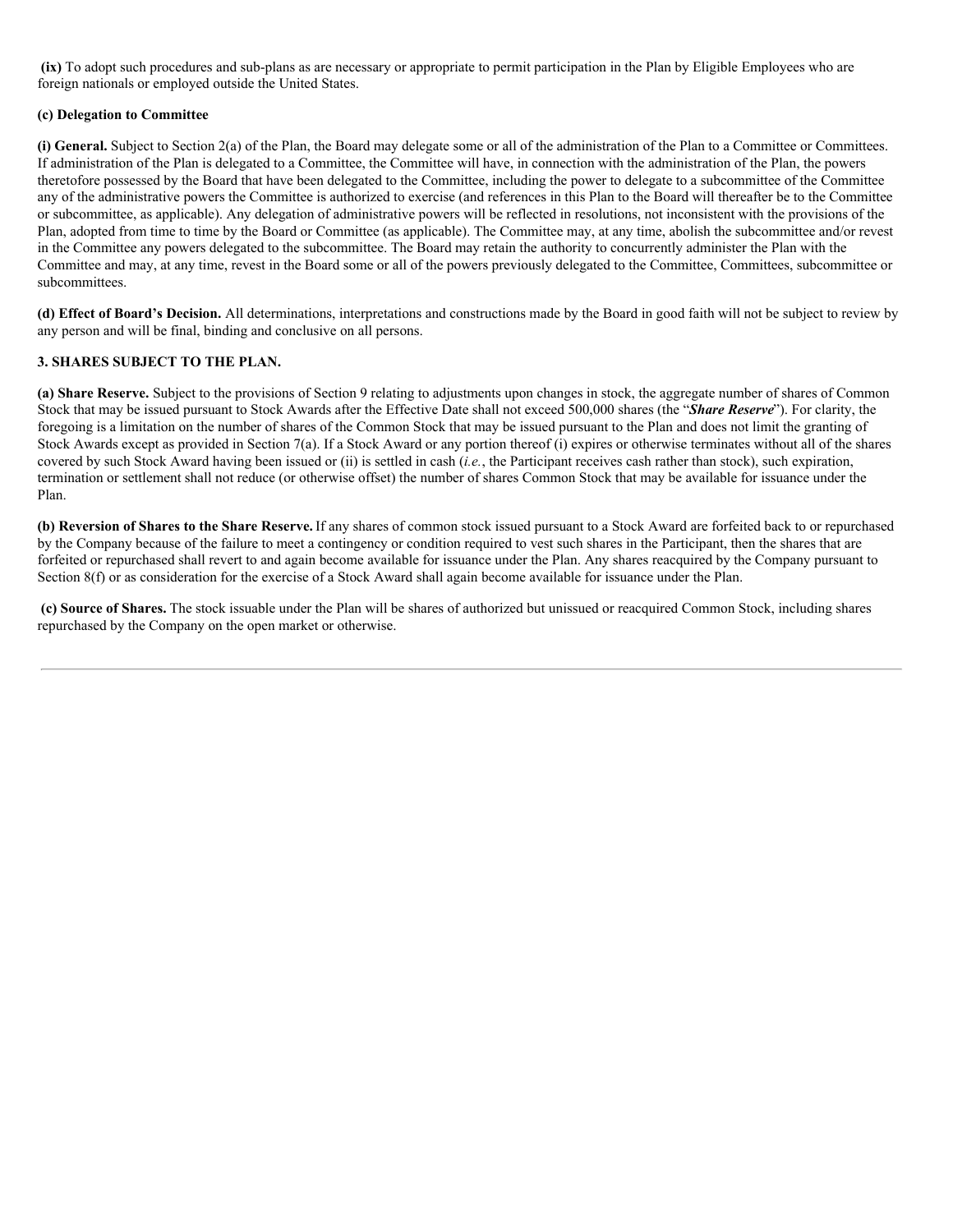## **4. ELIGIBILITY.**

**(a) Inducement Grant Requirements**. Stock Awards may be granted to Eligible Employees. Stock Awards may only be granted to an Eligible Employee as an inducement material to the individual's entering into employment with the Company or an Affiliate within the meaning of NASDAQ Listing Rule 5635(c) (4).

# **5. PROVISIONS RELATING TO OPTIONS AND STOCK APPRECIATION RIGHTS.**

Each Option or SAR shall be in such form and shall contain such terms and conditions as the Board shall deem appropriate. Each Option Agreement or Stock Appreciation Right Agreement shall include (through incorporation of provisions hereof by reference in the Option Agreement or Stock Appreciation Right Agreement or otherwise) the substance of each of the following provisions:

**(a) Term.** No Options or SAR shall be exercisable after the expiration of ten (10) years from the date of its grant or such shorter period specified in the Option Agreement or Stock Appreciation Right Agreement.

**(b) Exercise Price.** The exercise or strike price of each Option or SAR will be not less than 100% of the Fair Market Value of the Common Stock subject to the Option or SAR on the date the Stock Award is granted. Notwithstanding the foregoing, an Option or SAR may be granted with an exercise or strike price lower than 100% of the Fair Market Value of the Common Stock subject to the Stock Award if such Stock Award is granted pursuant to an assumption of or substitution for another option or stock appreciation right pursuant to a Corporate Transaction and in a manner consistent with the provisions of Section 409A of the Code of the Code. Each SAR will be denominated in shares of Common Stock equivalents.

**(c) Purchase Price for Options.** The purchase price of Common Stock acquired pursuant to the exercise of an Option may be paid, to the extent permitted by applicable law and as determined by the Board in its sole discretion, by any combination of the methods of payment set forth below. The Board will have the authority to grant Options that do not permit all of the following methods of payment (or otherwise restrict the ability to use certain methods) and to grant Options that require the consent of the Company to use a particular method of payment. The permitted methods of payment are as follows:

**(i)** by cash, check, bank draft or money order payable to the Company;

**(ii)** pursuant to a program developed under Regulation T as promulgated by the Federal Reserve Board that, prior to the issuance of the stock subject to the Option, results in either the receipt of cash (or check) by the Company or the receipt of irrevocable instructions to pay the aggregate exercise price to the Company from the sales proceeds;

**(iii)** by delivery to the Company (either by actual delivery or attestation) of shares of Common Stock;

**(iv)** by a "net exercise" arrangement pursuant to which the Company will reduce the number of shares of Common Stock issuable upon exercise by the largest whole number of shares with a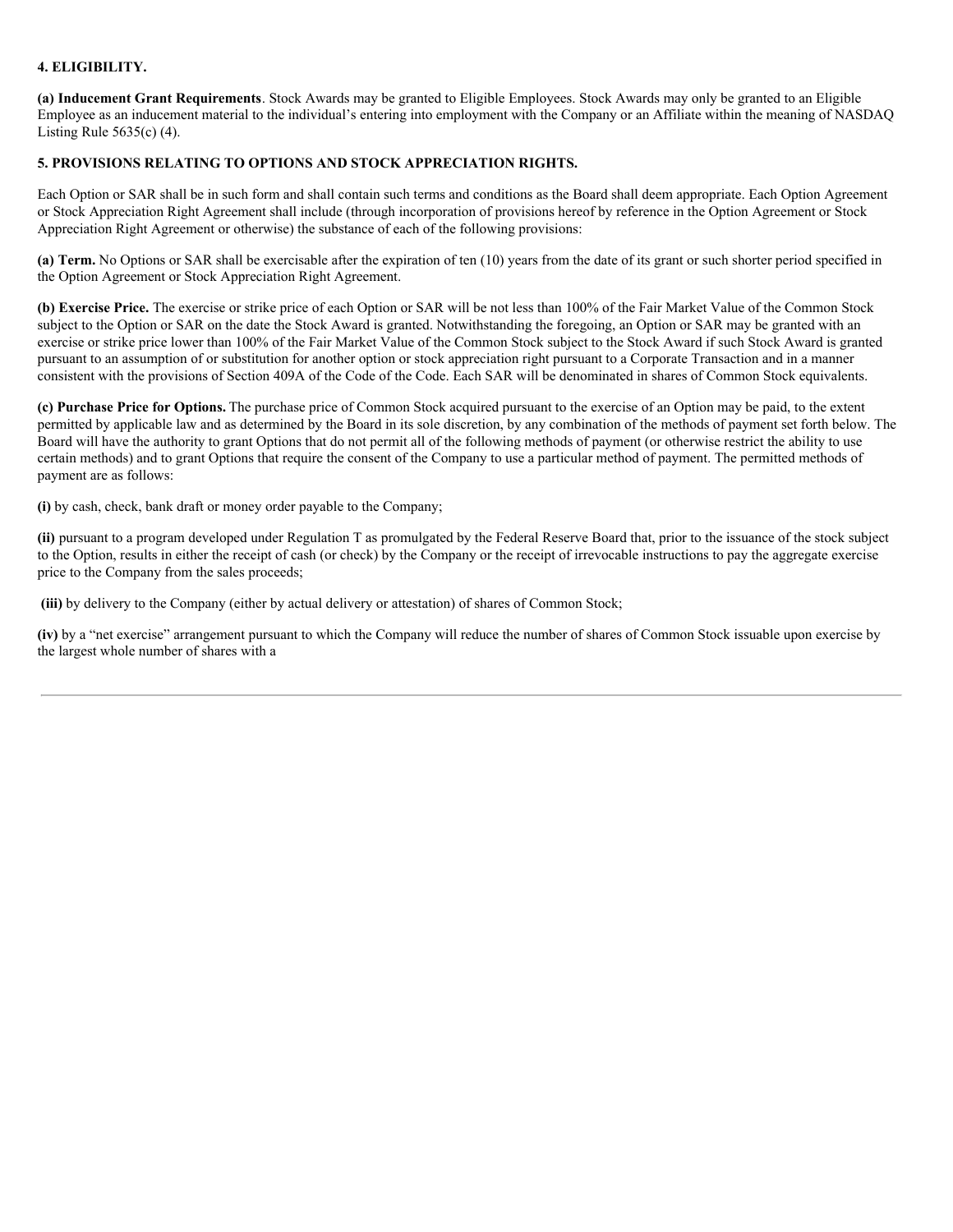Fair Market Value that does not exceed the aggregate exercise price; *provided, however*, that the Company will accept a cash or other payment from the Participant to the extent of any remaining balance of the aggregate exercise price not satisfied by such reduction in the number of whole shares to be issued. Shares of Common Stock will no longer be subject to an Option and will not be exercisable thereafter to the extent that (A) shares issuable upon exercise are used to pay the exercise price pursuant to the "net exercise," (B) shares are delivered to the Participant as a result of such exercise, and (C) shares are withheld to satisfy tax withholding obligations; or

**(v)** in any other form of legal consideration that may be acceptable to the Board and specified in the applicable Stock Award Agreement.

**(d) Exercise and Payment of a SAR.** To exercise any outstanding SAR, the Participant must provide written notice of exercise to the Company in compliance with the provisions of the Stock Appreciation Right Agreement evidencing such SAR. The appreciation distribution payable on the exercise of a SAR will be not greater than an amount equal to the excess of (A) the aggregate Fair Market Value (on the date of the exercise of the SAR) of a number of shares of Common Stock equal to the number of Common Stock equivalents in which the Participant is vested under such SAR, and with respect to which the Participant is exercising the SAR on such date, over (B) the aggregate strike price of the number of Common Stock equivalents with respect to which the Participant is exercising the SAR on such date. The appreciation distribution may be paid in Common Stock, in cash, in any combination of the two or in any other form of consideration, as determined by the Board and contained in the Stock Award Agreement evidencing such SAR.

**(e) Transferability of Options and SARs.** The Board may, in its sole discretion, impose such limitations on the transferability of Options and SARs as the Board will determine. In the absence of such a determination by the Board to the contrary, the following restrictions on the transferability of Options and SARs will apply:

**(i) Restrictions on Transfer.** An Option or SAR will not be transferable except by will or by the laws of descent and distribution (or pursuant to subsections (ii) and (iii) below), and will be exercisable during the lifetime of the Participant only by the Participant. The Board may permit transfer of the Option or SAR in a manner that is not prohibited by applicable tax and securities laws. Except as explicitly provided in the Plan, neither an Option nor a SAR may be transferred for consideration.

**(ii) Domestic Relations Orders.** Subject to the approval of the Board or a duly authorized officer, an Option or SAR may be transferred pursuant to the terms of a domestic relations order, official marital settlement agreement or other divorce or separation instrument.

**(iii) Beneficiary Designation.** Subject to the approval of the Board or a duly authorized Officer, a Participant may, by delivering written notice to the Company, in a form approved by the Company (or the designated broker), designate a third party who, on the death of the Participant, will thereafter be entitled to exercise the Option or SAR and receive the Common Stock or other consideration resulting from such exercise. In the absence of such a designation, upon the death of the Participant, the executor or administrator of the Participant's estate will be entitled to exercise the Option or SAR and receive the Common Stock or other consideration resulting from such exercise. However, the Company may prohibit designation of a beneficiary at any time,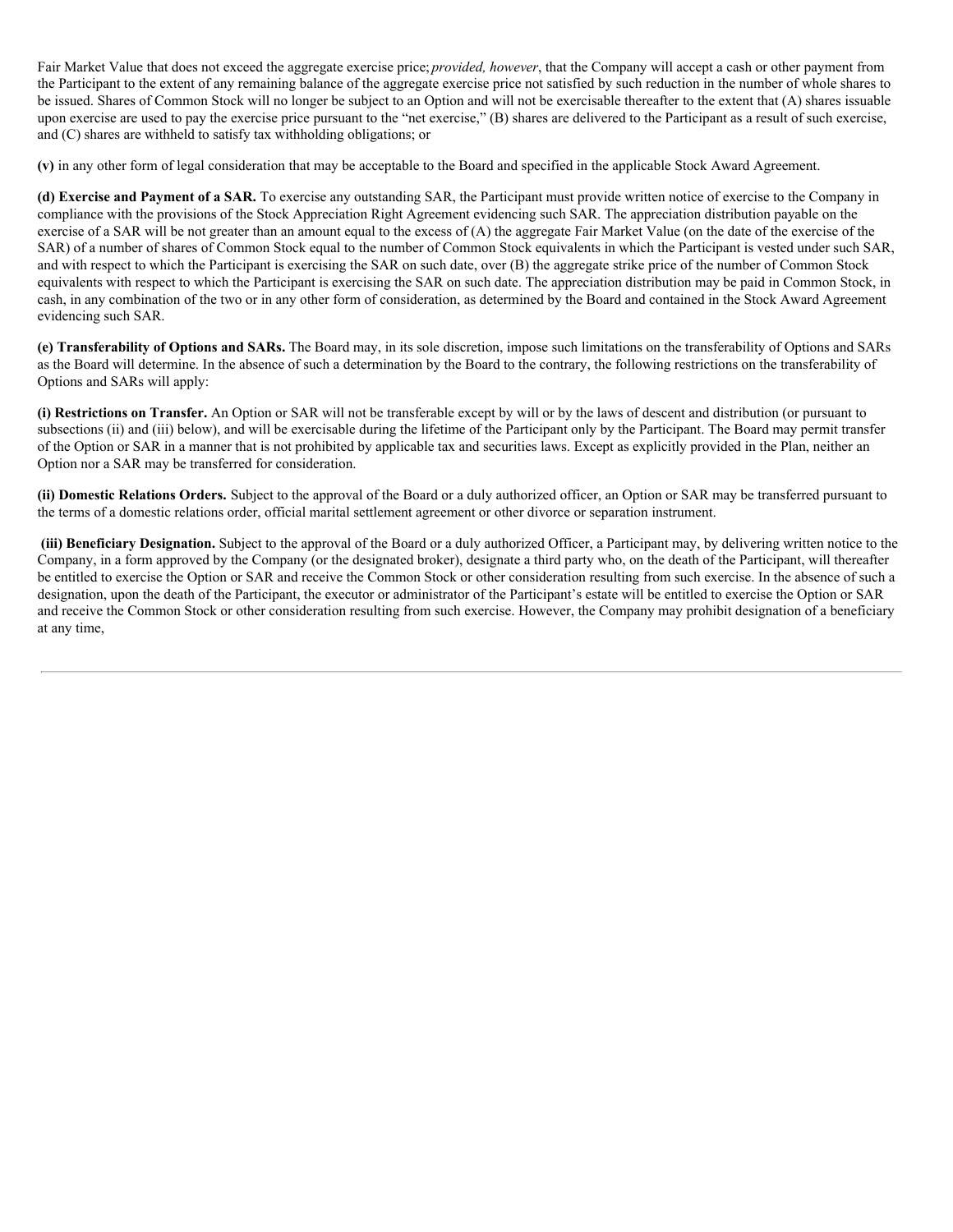including due to any conclusion by the Company that such designation would be inconsistent with the provisions of applicable laws.

**(f) Vesting Generally.** The total number of shares of Common Stock subject to an Option or SAR may vest and become exercisable in periodic installments that may or may not be equal. The Option or SAR may be subject to such other terms and conditions on the time or times when it may or may not be exercised as the Board may deem appropriate. The vesting provisions of individual Options or SARs may vary. The provisions of this Section 5(f) are subject to any Option or SAR provisions governing the minimum number of shares of Common Stock as to which an Option or SAR may be exercised.

**(g) Termination of Continuous Service.** Except as otherwise provided in the applicable Stock Award Agreement or other agreement between the Participant and the Company, if a Participant's Continuous Service terminates (other than for Cause and other than upon the Participant's death or Disability), the Participant may exercise his or her Option or SAR (to the extent that the Participant was entitled to exercise such Stock Award as of the date of termination of Continuous Service) within the period of time ending on the earlier of (i) the date which occurs three (3) months following the termination of the Participant's Continuous Service (or such longer or shorter period specified in the applicable Stock Award Agreement), and (ii) the expiration of the term of the Option or SAR as set forth in the applicable Stock Award Agreement. If, after termination of Continuous Service, the Participant does not exercise his or her Option or SAR (as applicable) within the applicable time frame, the Option or SAR will terminate.

**(h) Extension of Termination Date.** Except as otherwise provided in the applicable Stock Award Agreement, if the exercise of an Option or SAR following the termination of the Participant's Continuous Service (other than for Cause and other than upon the Participant's death or Disability) would be prohibited at any time solely because the issuance of shares of Common Stock would violate the registration requirements under the Securities Act, then the Option or SAR will terminate on the earlier of (i) the expiration of a total period of three (3) months (that need not be consecutive) equal to the applicable post termination exercise period after the termination of the Participant's Continuous Service during which the exercise of the Option or SAR would not be in violation of such registration requirements, and (ii) the expiration of the term of the Option or SAR as set forth in the applicable Stock Award Agreement. In addition, unless otherwise provided in a Participant's applicable Stock Award Agreement, if the sale of any Common Stock received upon exercise of an Option or SAR following the termination of the Participant's Continuous Service (other than for Cause) would violate the Company's insider trading policy, then the Option or SAR will terminate on the earlier of (i) the expiration of the period of days or months (that need not be consecutive) equal to the applicable post-termination exercise period after the termination of the Participant's Continuous Service during which the sale of the Common Stock received upon exercise of the Option or SAR would not be in violation of the Company's insider trading policy, or (ii) the expiration of the term of the Option or SAR as set forth in the applicable Stock Award Agreement.

**(i) Disability of Participant.** Except as otherwise provided in the applicable Stock Award Agreement or other agreement between the Participant and the Company, if a Participant's Continuous Service terminates as a result of the Participant's Disability, the Participant may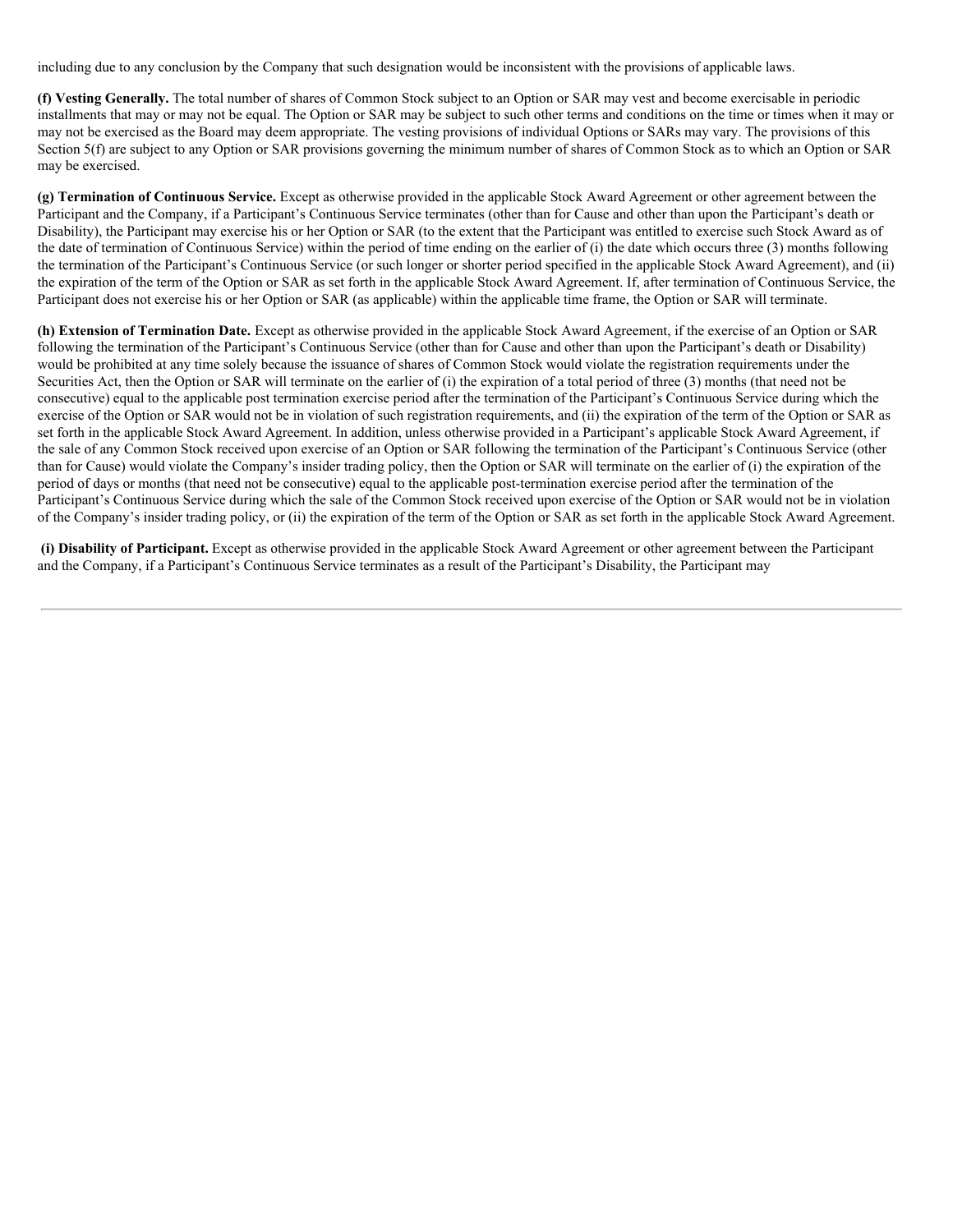exercise his or her Option or SAR (to the extent that the Participant was entitled to exercise such Option or SAR as of the date of termination of Continuous Service), but only within such period of time ending on the earlier of (i) the date which occurs twelve (12) months following such termination of Continuous Service (or such longer or shorter period specified in the Stock Award Agreement), and (ii) the expiration of the term of the Option or SAR as set forth in the Stock Award Agreement. If, after termination of Continuous Service, the Participant does not exercise his or her Option or SAR within the applicable time frame, the Option or SAR (as applicable) will terminate.

**(j) Death of Participant.** Except as otherwise provided in the applicable Stock Award Agreement or other agreement between the Participant and the Company, if (i) a Participant's Continuous Service terminates as a result of the Participant's death, or (ii) the Participant dies within the period (if any) specified in the Stock Award Agreement for exercisability after the termination of the Participant's Continuous Service for a reason other than death, then the Option or SAR may be exercised (to the extent the Participant was entitled to exercise such Option or SAR as of the date of death) by the Participant's estate, by a person who acquired the right to exercise the Option or SAR by bequest or inheritance or by a person designated to exercise the Option or SAR upon the Participant's death, but only within the period ending on the earlier of (i) the date which occurs eighteen (18) months following the date of death (or such longer or shorter period specified in the Stock Award Agreement), and (ii) the expiration of the term of such Option or SAR as set forth in the Stock Award Agreement. If, after the Participant's death, the Option or SAR is not exercised within the applicable time frame, the Option or SAR (as applicable) will terminate.

**(k) Termination for Cause.** Except as explicitly provided otherwise in a Participant's Stock Award Agreement or other individual written agreement between the Company or any Affiliate and the Participant, if a Participant's Continuous Service is terminated for Cause, the Option or SAR will terminate immediately upon the date on which the event giving rise to the termination for Cause first occurred, and the Participant will be prohibited from exercising his or her Option or SAR from and after the date on which the event giving rise to the termination for Cause first occurred (or, if required by law, the date of termination of Continuous Service). If a Participant's Continuous Service is suspended pending an investigation of the existence of Cause, all of the Participant's rights under the Option or SAR will also be suspended during the investigation period.

**(l) Non-Exempt Employees**. If an Option or SAR is granted to an Employee who is a non-exempt employee for purposes of the Fair Labor Standards Act of 1938, as amended, the Option or SAR will not be first exercisable for any shares of Common Stock until at least six months following the date of grant of the Option or SAR (although the Stock Award may vest prior to such date). Consistent with the provisions of the Worker Economic Opportunity Act, (i) if such non-exempt Employee dies or suffers a Disability, (ii) upon a Corporate Transaction in which such Option or SAR is not assumed, continued, or substituted, (iii) upon a Change in Control, or

(iv) upon the Participant's retirement (as such term may be defined in the Participant's Stock Award Agreement in another agreement between the Participant and the Company, or, if no such definition, in accordance with the Company's then current employment policies and guidelines), the vested portion of any Options and SARs may be exercised earlier than six (6) months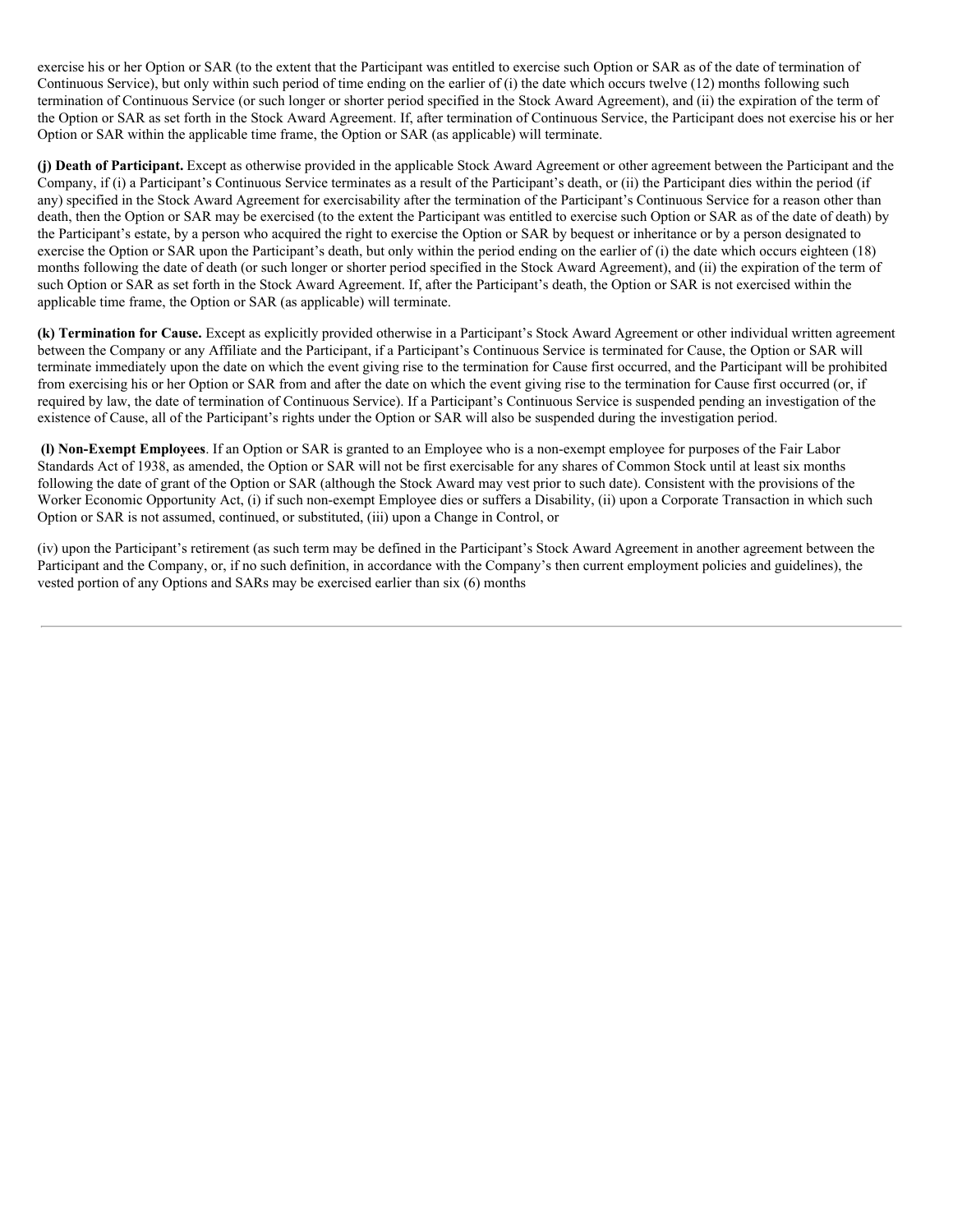following the date of grant. The foregoing provision is intended to operate so that any income derived by a non-exempt employee in connection with the exercise or vesting of an Option or SAR will be exempt from his or her regular rate of pay. To the extent permitted and/or required for compliance with the Worker Economic Opportunity Act to ensure that any income derived by a non-exempt employee in connection with the exercise, vesting or issuance of any shares under any other Stock Award will be exempt from the employee's regular rate of pay, the provisions of this Section 5(l) will apply to all Stock Awards and are hereby incorporated by reference into such Stock Award Agreements.

# **6. PROVISIONS OF STOCK AWARDS OTHER THAN OPTIONS AND SARS.**

**(a) Restricted Stock Awards.** Each Restricted Stock Award Agreement will be in such form and will contain such terms and conditions as the Board deems appropriate. To the extent consistent with the Company's bylaws, at the Board's election, shares of Common Stock may be (x) held in book entry form subject to the Company's instructions until any restrictions relating to the Restricted Stock Award lapse; or (y) evidenced by a certificate, which certificate will be held in such form and manner as determined by the Board. The terms and conditions of Restricted Stock Award Agreements may change from time to time, and the terms and conditions of separate Restricted Stock Award Agreements need not be identical. Each Restricted Stock Award Agreement will conform to (through incorporation of the provisions hereof by reference in the agreement or otherwise) the substance of each of the following provisions:

**(i) Consideration.** A Restricted Stock Award may be awarded in consideration for (A) cash, check, bank draft or money order payable to the Company, (B) past services to the Company or an Affiliate, or (C) any other form of legal consideration (including future services) that may be acceptable to the Board, in its sole discretion, and permissible under applicable law.

**(ii) Vesting.** Shares of Common Stock awarded under the Restricted Stock Award Agreement may be subject to forfeiture to the Company in accordance with a vesting schedule to be determined by the Board.

**(iii) Termination of Participant's Continuous Service.** If a Participant's Continuous Service terminates, the Company may receive through a forfeiture condition or a repurchase right any or all of the shares of Common Stock held by the Participant that have not vested as of the date of termination of Continuous Service under the terms of the Restricted Stock Award Agreement.

**(iv) Transferability.** Rights to acquire shares of Common Stock under the Restricted Stock Award Agreement will be transferable by the Participant only upon such terms and conditions as are set forth in the Restricted Stock Award Agreement, as the Board will determine in its sole discretion, so long as Common Stock awarded under the Restricted Stock Award Agreement remains subject to the terms of the Restricted Stock Award Agreement.

**(v) Dividends.** A Restricted Stock Award Agreement may provide that any dividends paid on Restricted Stock will be subject to the same vesting and forfeiture restrictions as apply to the shares subject to the Restricted Stock Award to which they relate.

**(b) Restricted Stock Unit Awards.** Each Restricted Stock Unit Award Agreement will be in such form and will contain such terms and conditions as the Board deems appropriate. The terms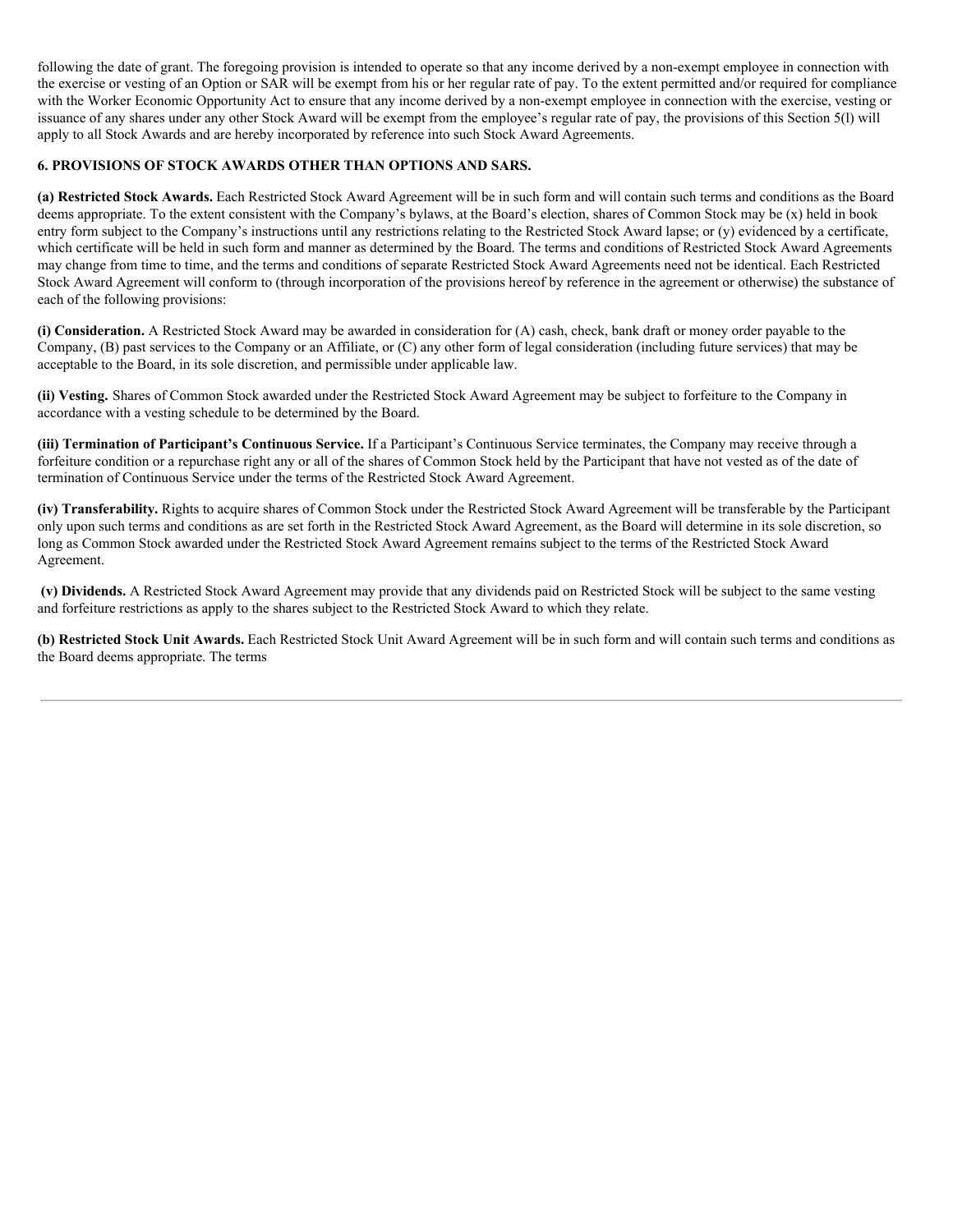and conditions of Restricted Stock Unit Award Agreements may change from time to time, and the terms and conditions of separate Restricted Stock Unit Award Agreements need not be identical. Each Restricted Stock Unit Award Agreement will conform to (through incorporation of the provisions hereof by reference in the Agreement or otherwise) the substance of each of the following provisions:

**(i) Consideration.** At the time of grant of a Restricted Stock Unit Award, the Board will determine the consideration, if any, to be paid by the Participant upon delivery of each share of Common Stock subject to the Restricted Stock Unit Award. The consideration to be paid (if any) by the Participant for each share of Common Stock subject to a Restricted Stock Unit Award may be paid in any form of legal consideration that may be acceptable to the Board, in its sole discretion, and permissible under applicable law.

**(ii) Vesting.** At the time of the grant of a Restricted Stock Unit Award, the Board may impose such restrictions on or conditions to the vesting of the Restricted Stock Unit Award as it, in its sole discretion, deems appropriate.

**(iii) Payment**. A Restricted Stock Unit Award may be settled by the delivery of shares of Common Stock, their cash equivalent, any combination thereof or in any other form of consideration, as determined by the Board and contained in the Restricted Stock Unit Award Agreement.

**(iv) Additional Restrictions.** At the time of the grant of a Restricted Stock Unit Award, the Board, as it deems appropriate, may impose such restrictions or conditions that delay the delivery of the shares of Common Stock (or their cash equivalent) subject to a Restricted Stock Unit Award to a time after the vesting of such Restricted Stock Unit Award.

**(v) Dividend Equivalents.** Dividend equivalents may be credited in respect of shares of Common Stock covered by a Restricted Stock Unit Award, as determined by the Board and contained in the Restricted Stock Unit Award Agreement. At the sole discretion of the Board, such dividend equivalents may be converted into additional shares of Common Stock covered by the Restricted Stock Unit Award in such manner as determined by the Board. Any additional shares covered by the Restricted Stock Unit Award credited by reason of such dividend equivalents will be subject to all of the same terms and conditions of the underlying Restricted Stock Unit Award Agreement to which they relate.

**(vi) Termination of Participant's Continuous Service.** Except as otherwise provided in the applicable Restricted Stock Unit Award Agreement, such portion of the Restricted Stock Unit Award that has not vested will be forfeited upon the Participant's termination of Continuous Service.

**(c) Other Stock Awards**. Other forms of Stock Awards valued in whole or in part by reference to, or otherwise based on, Common Stock, including the appreciation in value thereof (e.g., stock rights with an exercise price or strike price less than 100% of the Fair Market Value of the Common Stock at the time of grant) may be granted either alone or in addition to Stock Awards provided for under Section 5 and the preceding provisions of this Section 6. Subject to the provisions of the Plan, the Board will have sole and complete authority to determine the persons to whom and the time or times at which such Other Stock Awards will be granted, the number of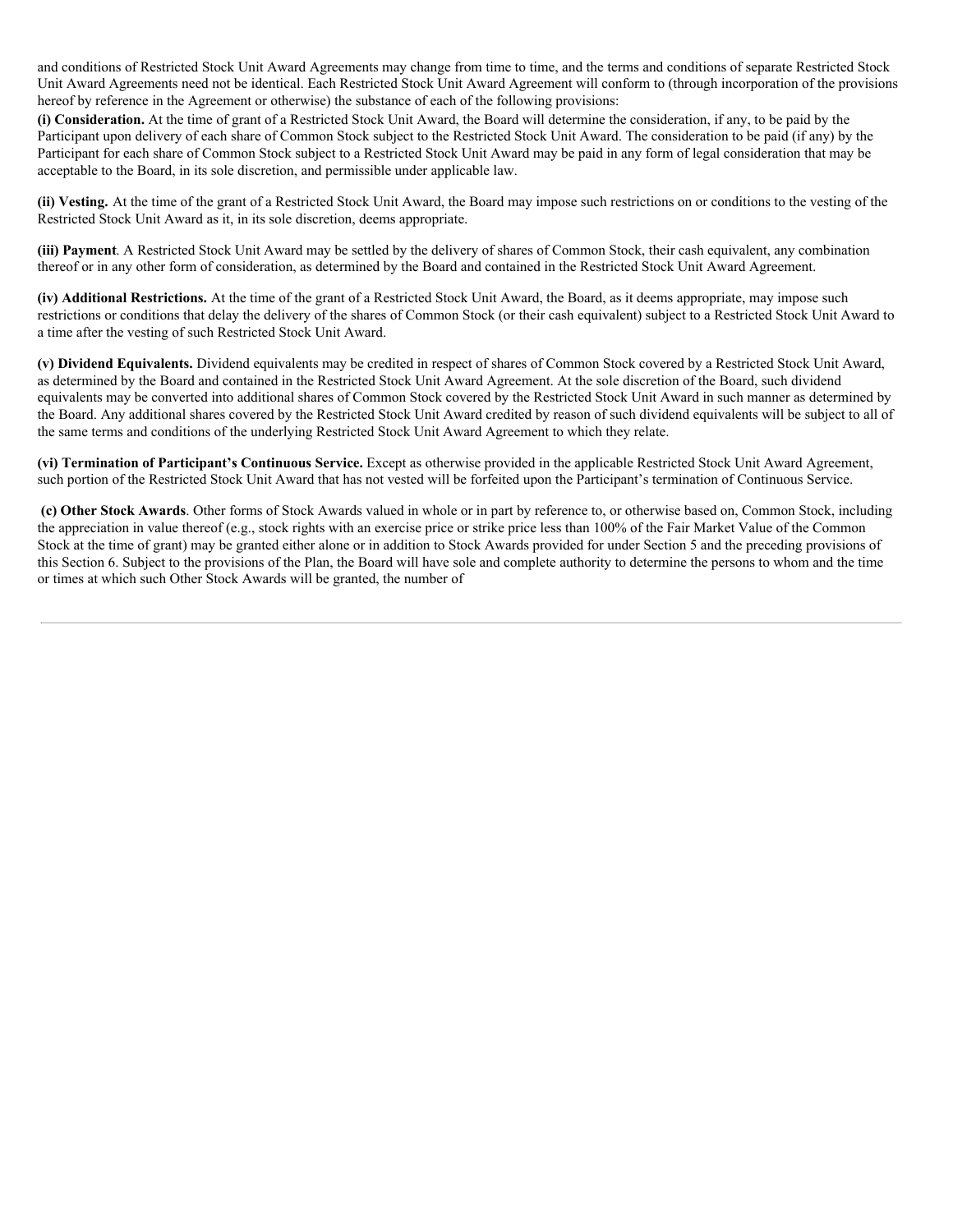shares of Common Stock (or the cash equivalent thereof) to be granted pursuant to such Other Stock Awards and all other terms and conditions of such Other Stock Awards.

# **7. COVENANTS OF THE COMPANY.**

**(a) Availability of Shares.** The Company will keep available at all times the number of shares of Common Stock reasonably required to satisfy thenoutstanding Awards.

**(b) Securities Law Compliance.** The Company will seek to obtain from each regulatory commission or agency having jurisdiction over the Plan such authority as may be required to grant Stock Awards and to issue and sell shares of Common Stock upon exercise of the Stock Awards; *provided, however*, that this undertaking will not require the Company to register under the Securities Act the Plan, any Stock Award or any Common Stock issued or issuable pursuant to any such Stock Award. If, after reasonable efforts and at a reasonable cost, the Company is unable to obtain from any such regulatory commission or agency the authority that counsel for the Company deems necessary for the lawful issuance and sale of Common Stock under the Plan, the Company will be relieved from any liability for failure to issue and sell Common Stock upon exercise of such Stock Awards unless and until such authority is obtained. A Participant will not be eligible for the grant of a Stock Award or the subsequent issuance of cash or Common Stock pursuant to the Stock Award if such grant or issuance would be in violation of any applicable securities law.

**(c) No Obligation to Notify or Minimize Taxes.** The Company will have no duty or obligation to any Participant to advise such holder as to the time or manner of exercising such Stock Award. Furthermore, the Company will have no duty or obligation to warn or otherwise advise such holder of a pending termination or expiration of a Stock Award or a possible period in which the Stock Award may not be exercised. The Company has no duty or obligation to minimize the tax consequences of a Stock Award to the holder of such Stock Award.

## **8. MISCELLANEOUS.**

**(a) Use of Proceeds from Sales of Common Stock.** Proceeds from the sale of shares of Common Stock pursuant to Stock Awards will constitute general funds of the Company.

**(b) Corporate Action Constituting Grant of Stock Awards.** Corporate action constituting a grant by the Company of a Stock Award to any Participant will be deemed completed as of the date of such corporate action, unless otherwise determined by the Board, regardless of when the instrument, certificate, or letter evidencing the Stock Award is communicated to, or actually received or accepted by, the Participant. In the event that the corporate records (e.g., Board consents, resolutions or minutes) documenting the corporate action constituting the grant contain

terms (e.g., exercise price, vesting schedule or number of shares) that are inconsistent with those in the Stock Award Agreement or related grant documents as a result of a clerical error in the papering of the Stock Award Agreement or related grant documents, the corporate records will control and the Participant will have no legally binding right to the incorrect term in the Stock Award Agreement or related grant documents.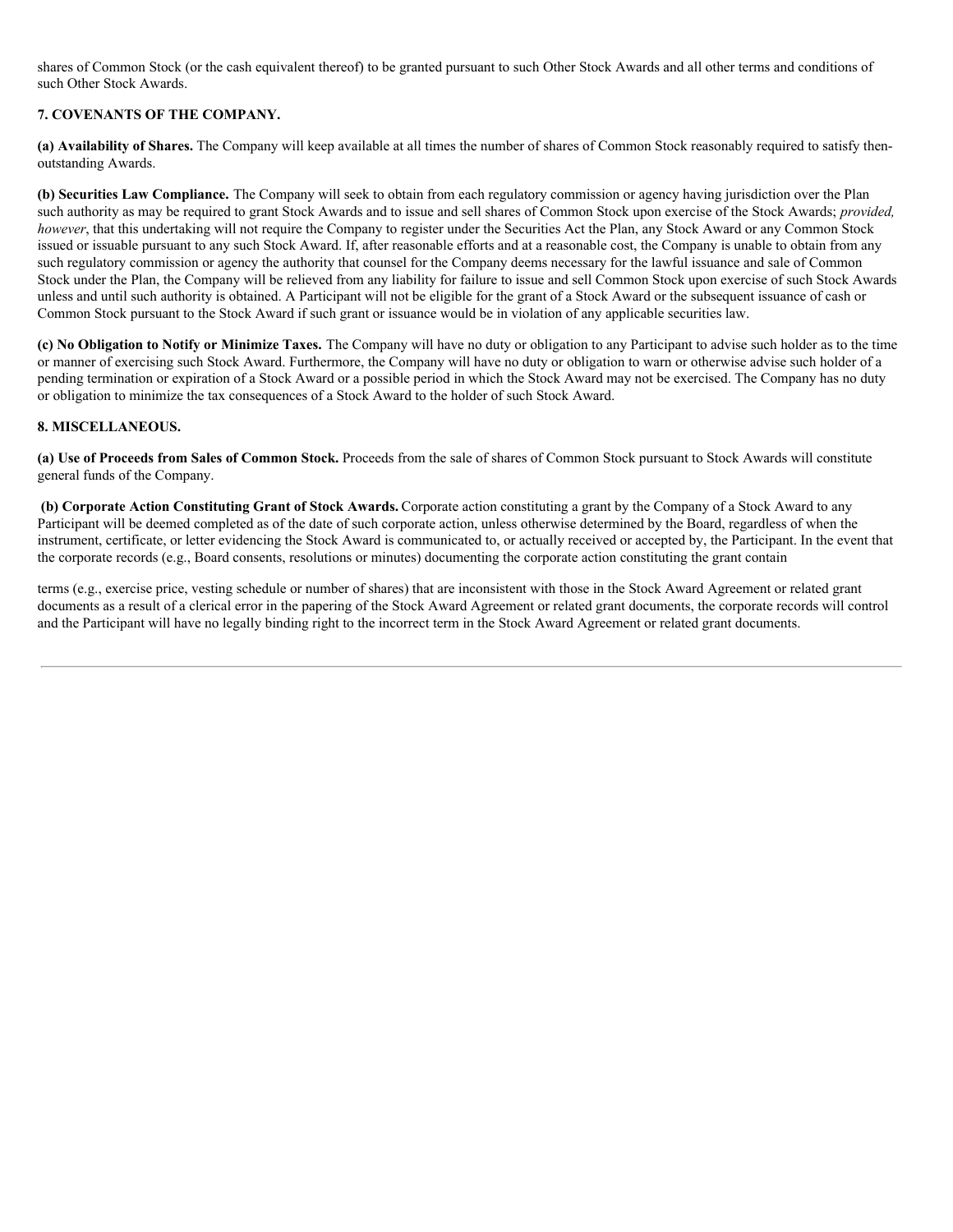**(c) Stockholder Rights.** No Participant will be deemed to be the holder of, or to have any of the rights of a holder with respect to, any shares of Common Stock subject to an Stock Award unless and until (i) such Participant has satisfied all requirements for exercise of, or the issuance of shares of Common Stock under, the Stock Award pursuant to its terms, and (ii) the issuance of the Common Stock subject to such Stock Award has been entered into the books and records of the Company.

**(d) No Employment or Other Service Rights.** Nothing in the Plan, any Stock Award Agreement or any other instrument executed thereunder or in connection with any Stock Award granted pursuant thereto will confer upon any Participant any right to continue to serve the Company or an Affiliate in the capacity in effect at the time the Stock Award was granted or will affect the right of the Company or an Affiliate to terminate (i) the employment of an Employee with or without notice and with or without cause, (ii) the service of a Consultant pursuant to the terms of such Consultant's agreement with the Company or an Affiliate, or (iii) the service of a Director pursuant to the bylaws of the Company or an Affiliate, and any applicable provisions of the corporate law of the state in which the Company or the Affiliate is incorporated, as the case may be.

**(e) Change in Time Commitment.** In the event a Participant's regular level of time commitment in the performance of his or her services for the Company and any Affiliates is reduced (for example, and without limitation, if the Participant is an Employee of the Company and the Employee has a change in status from a full-time Employee to a part-time Employee or takes an extended leave of absence) after the date of grant of any Award to the Participant, the Board has the right in its sole discretion to  $(x)$  make a corresponding reduction in the number of shares or cash amount subject to any portion of such Award that is scheduled to vest or become payable after the date of such change in time commitment, and (y) in lieu of or in combination with such a reduction, extend the vesting or payment schedule applicable to such Award. In the event of any such reduction, the Participant will have no right with respect to any portion of the Award that is so reduced or extended.

**(f) Investment Assurances.** The Company may require a Participant, as a condition of exercising or acquiring Common Stock under any Stock Award, (i) to give written assurances satisfactory to the Company as to the Participant's knowledge and experience in financial and business matters and/or to employ a purchaser representative reasonably satisfactory to the Company who is knowledgeable and experienced in financial and business matters and that such Participant is capable of evaluating, alone or together with the purchaser representative, the merits and risks of exercising the Stock Award; and (ii) to give written assurances satisfactory to the Company stating that the Participant is acquiring Common Stock subject to the Stock Award for the Participant's own account and not with any present intention of selling or otherwise

distributing the Common Stock. The foregoing requirements, and any assurances given pursuant to such requirements, will be inoperative if (A) the issuance of the shares upon the exercise or acquisition of Common Stock under the Stock Award has been registered under a then currently effective registration statement under the Securities Act, or (B) as to any particular requirement, a determination is made by counsel for the Company that such requirement need not be met in the circumstances under the then applicable securities laws. The Company may, upon advice of counsel to the Company, place legends on stock certificates issued under the Plan as such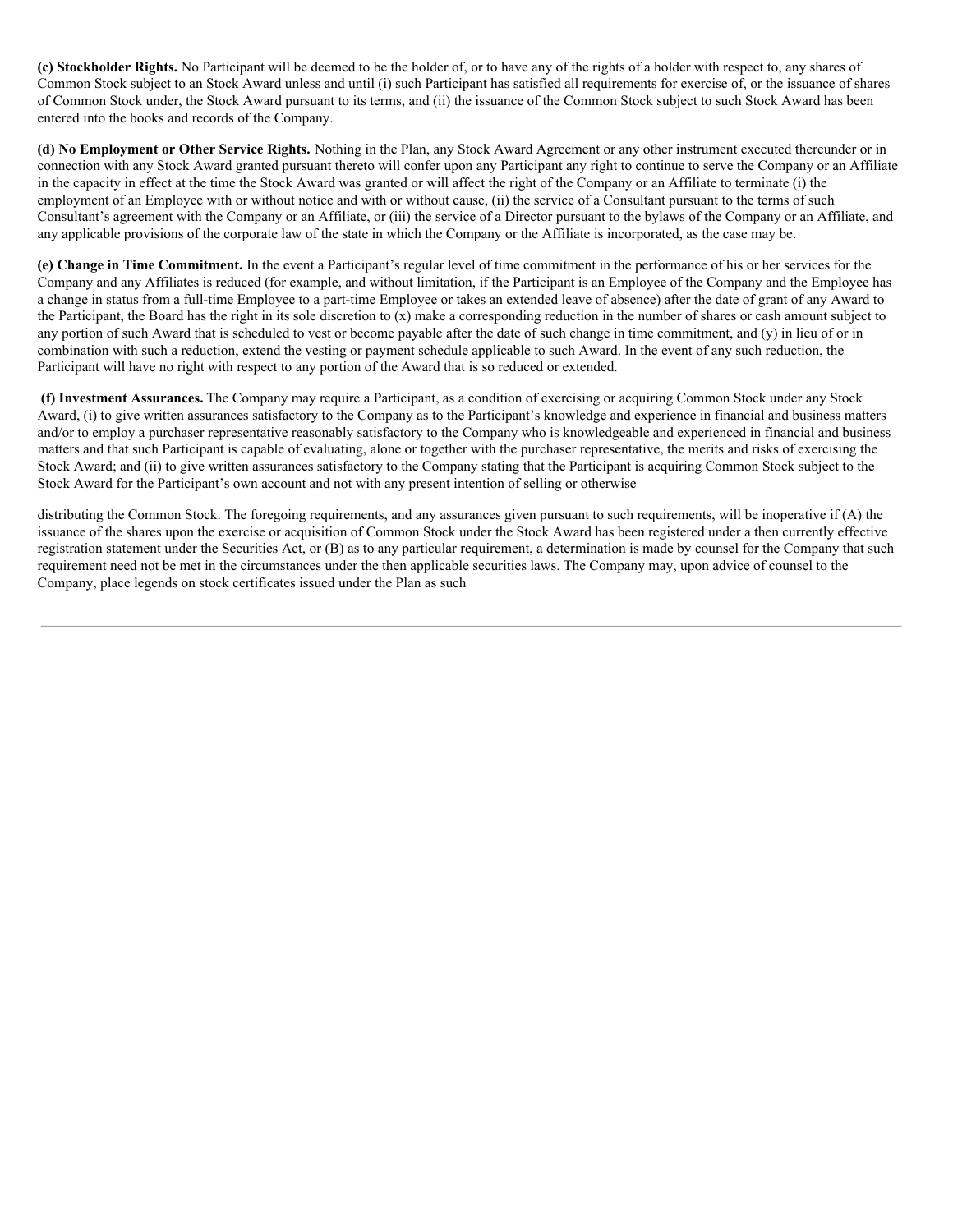counsel deems necessary or appropriate in order to comply with applicable securities laws, including, but not limited to, legends restricting the transfer of the Common Stock.

**(g) Withholding Obligations.** Unless prohibited by the terms of a Stock Award Agreement, the Company may, in its sole discretion, satisfy any federal, state or local tax withholding obligation relating to a Stock Award by any of the following means or by a combination of such means: (i) causing the Participant to tender a cash payment; (ii) withholding shares of Common Stock from the shares of Common Stock issued or otherwise issuable to the Participant in connection with the Stock Award; *provided, however,* that no shares of Common Stock are withheld with a value exceeding the minimum amount of tax required to be withheld by law (or such lesser amount as may be necessary to avoid classification of the Stock Award as a liability for financial accounting purposes); (iii) withholding cash from a Stock Award settled in cash; (iv) withholding payment from any amounts otherwise payable to the Participant, including proceeds from the sale of shares of Common Stock issued pursuant to a Stock Award; or (v) by such other method as may be set forth in the Stock Award Agreement.

**(h) Electronic Delivery**. Any reference herein to a "written" agreement or document will include any agreement or document delivered electronically, filed publicly at www.sec.gov (or any successor website thereto) or posted on the Company's intranet (or other shared electronic medium controlled by the Company to which the Participant has access).

**(i) Deferrals.** To the extent permitted by applicable law, the Board, in its sole discretion, may determine that the delivery of Common Stock or the payment of cash, upon the exercise, vesting or settlement of all or a portion of any Stock Award may be deferred and may establish programs and procedures for deferral elections to be made by Participants. Deferrals by Participants will be made in accordance with Section 409A of the Code (to the extent applicable to a Participant). Consistent with Section 409A of the Code, the Board may provide for distributions while a Participant is still an employee or otherwise providing services to the Company. The Board is authorized to make deferrals of Stock Awards and determine when, and in what annual percentages, Participants may receive payments, including lump sum payments, following the Participant's termination of Continuous Service, and implement such other terms and conditions consistent with the provisions of the Plan and in accordance with applicable law.

**(j) Compliance with Section 409A of the Code.** Unless otherwise expressly provided for in a Stock Award Agreement, the Plan and Agreements will be interpreted to the greatest extent possible in a manner that makes the Plan and the Stock Awards granted hereunder exempt from Section 409A of the Code, and, to the extent not so exempt, in compliance with Section 409A of the Code. If the Board determines that any Stock Award granted hereunder is not exempt from and is therefore subject to Section 409A of the Code, the Stock Award Agreement evidencing such Stock Award will incorporate the terms and conditions necessary to avoid the consequences specified in Section 409A (a) (1) of the Code, and to the extent a Stock Award Agreement is silent on terms necessary for compliance, such terms are hereby incorporated by reference into the Stock Award Agreement. Notwithstanding anything to the contrary in this Plan (and unless the Stock Award Agreement specifically provides otherwise), if the shares of Common Stock are publicly traded, and if a Participant holding a Stock Award that constitutes "deferred compensation" under Section 409A of the Code is a "specified employee" for purposes of Section 409A of the Code, no distribution or payment of any amount that is due because of a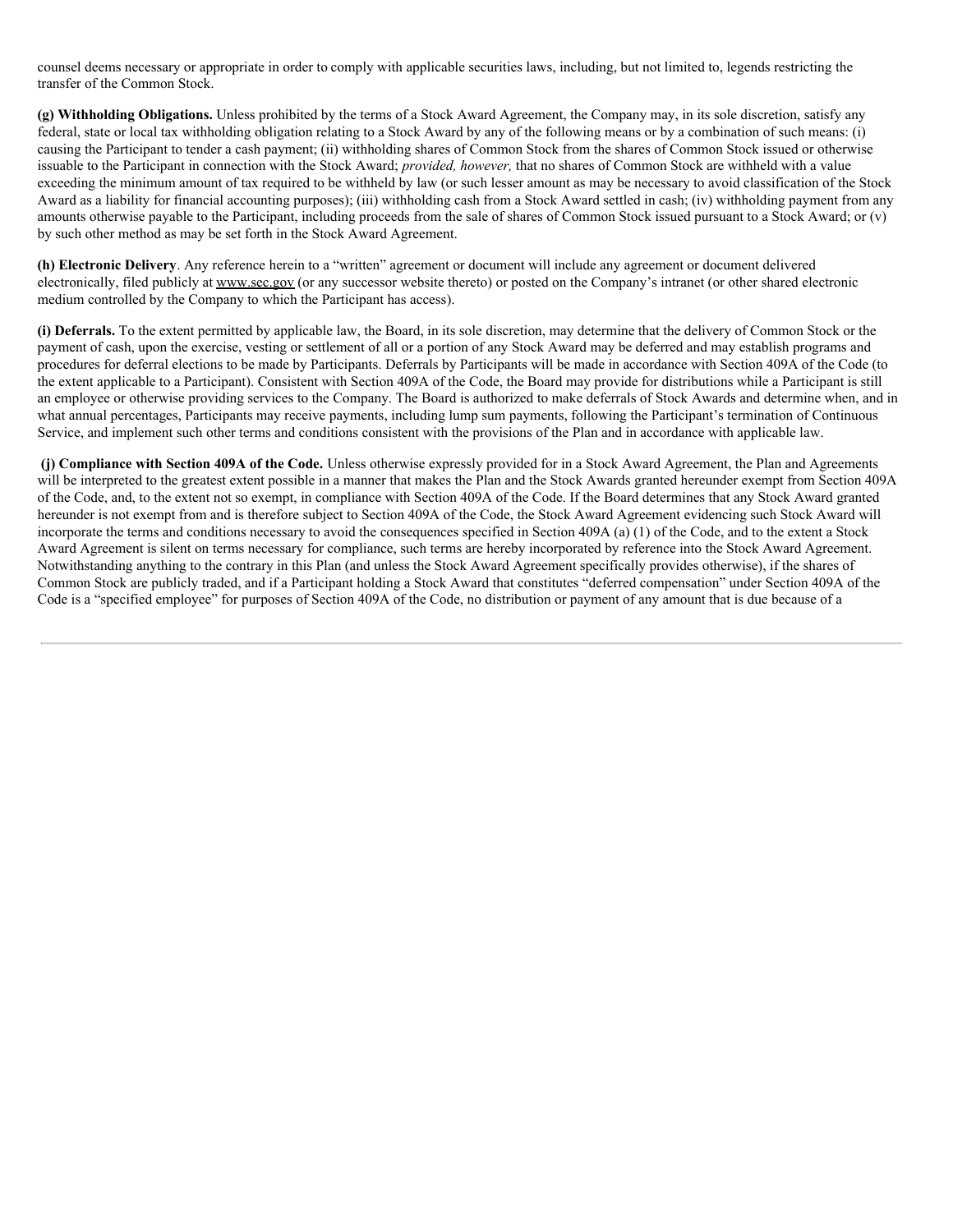<span id="page-19-0"></span>"separation from service" (as defined in Section 409A of the Code without regard to alternative definitions thereunder) will be issued or paid before the date that is six (6) months following the date of such Participant's "separation from service" (as defined in Section 409A of the Code without regard to alternative definitions thereunder) or, if earlier, the date of the Participant's death, unless such distribution or payment can be made in a manner that complies with Section 409A of the Code, and any amounts so deferred will be paid in a lump sum on the day after such six (6) month period elapses, with the balance paid thereafter on the original schedule.

**(k) Clawback/Recovery**. All Stock Awards granted under the Plan will be subject to recoupment in accordance with any clawback policy that the Company is required to adopt pursuant to the listing standards of any national securities exchange or association on which the Company's securities are listed or as is otherwise required by the Dodd-Frank Wall Street Reform and Consumer Protection Act or other applicable law. In addition, the Board may impose such other clawback, recovery or recoupment provisions in a Stock Award Agreement as the Board determines necessary or appropriate, including but not limited to a reacquisition right in respect of previously acquired shares of Common Stock or other cash or property upon the occurrence of an event constituting Cause. No recovery of compensation under such a clawback policy will be an event giving rise to a right to resign for "good reason" or "constructive termination" (or similar term) under any agreement with the Company or an Affiliate.

# **9. ADJUSTMENTS UPON CHANGES IN COMMON STOCK; OTHER CORPORATE EVENTS.**

**(a) Capitalization Adjustments**. In the event of a Capitalization Adjustment, the Board will appropriately and proportionately adjust: (i) the class(es) and maximum number of securities subject to the Plan pursuant to Section 3(a) and (ii) the class(es) and number of securities and price per share of stock subject to outstanding Stock Awards. The Board will make such adjustments, and its determination will be final, binding and conclusive.

**(b) Dissolution or Liquidation.** Except as otherwise provided in the Stock Award Agreement, in the event of a dissolution or liquidation of the Company, all outstanding Stock Awards (other than Stock Awards consisting of vested and outstanding shares of Common Stock not subject to a forfeiture condition or the Company's right of repurchase) will terminate immediately prior to the completion of such dissolution or liquidation, and the shares of Common Stock subject to the Company's repurchase rights or subject to a forfeiture condition may be repurchased or reacquired by the Company notwithstanding the fact that the holder of such Stock Award is providing Continuous Service; *provided, however*, that the Board may, in its sole discretion, cause some or all Stock Awards to become fully vested, exercisable and/or no longer subject to repurchase or forfeiture (to the extent such Stock Awards have not previously expired or terminated) before the dissolution or liquidation is completed but contingent on its completion.

**(c) Corporate Transaction.** The following provisions will apply to Stock Awards in the event of a Corporate Transaction unless otherwise provided in the instrument evidencing the Stock Award or any other written agreement between the Company or any Affiliate and the Participant or unless otherwise expressly provided by the Board at the time of grant of a Stock Award. In the event of a Corporate Transaction, then, notwithstanding any other provision of the Plan, the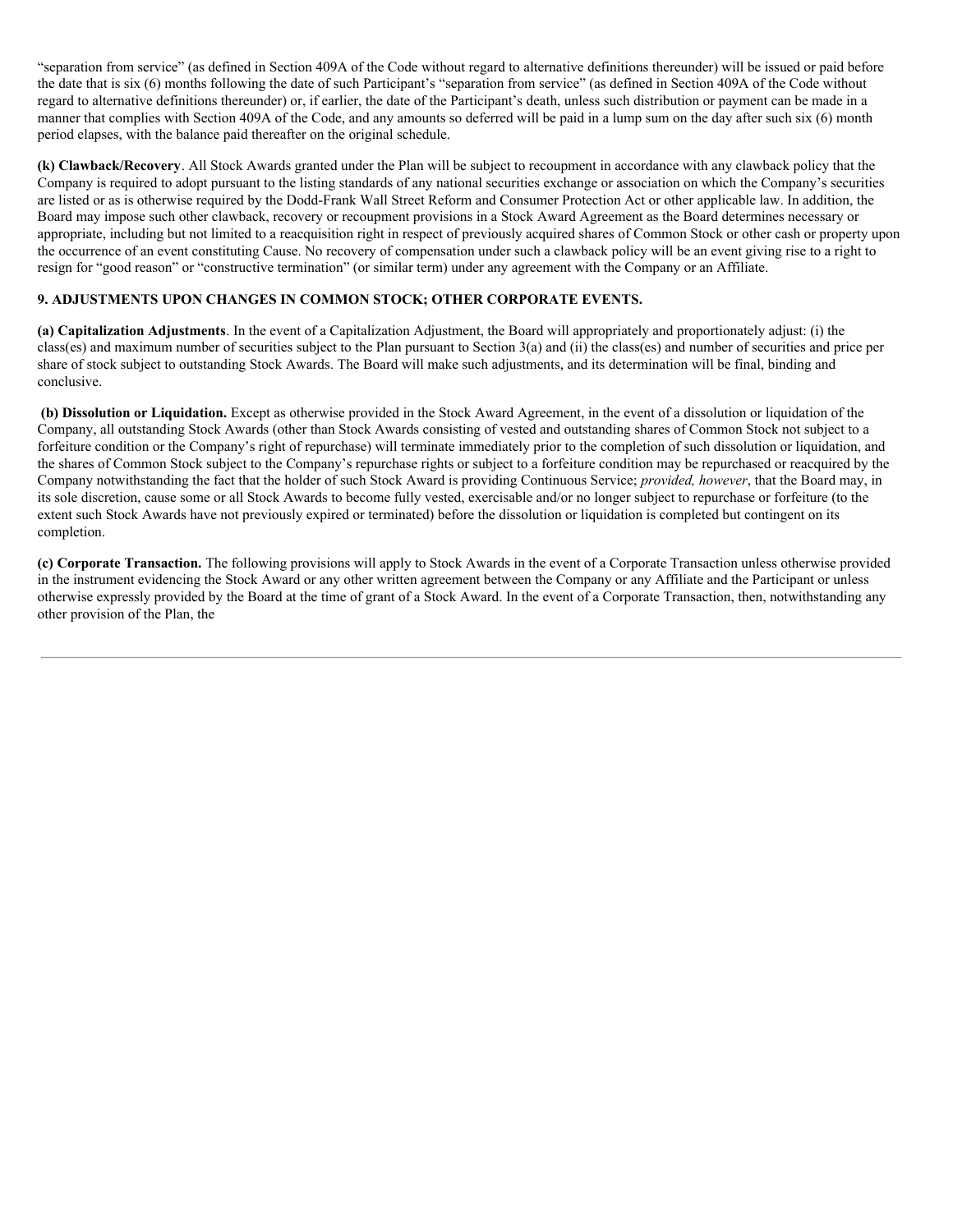Board will take one or more of the following actions with respect to Stock Awards, contingent upon the closing or completion of the Corporate Transaction:

**(i)** arrange for the surviving corporation or acquiring corporation (or the surviving or acquiring corporation's parent company) to assume or continue the Stock Award or to substitute a similar stock award for the Stock Award (including, but not limited to, a Stock award to acquire the same consideration paid to the stockholders of the Company pursuant to the Corporate Transaction);

**(ii)** arrange for the assignment of any reacquisition or repurchase rights held by the Company in respect of Common Stock issued pursuant to the Stock Award to the surviving corporation or acquiring corporation (or the surviving or acquiring corporation's parent company);

**(iii)** accelerate the vesting, in whole or in part, of the Stock Award (and, if applicable, the time at which the Stock Award may be exercised) to a date prior to the effective time of such Corporate Transaction as the Board determines (or, if the Board does not determine such a date, to the date that is five (5) days prior to the effective date of the Corporate Transaction), with such Stock Award terminating if not exercised (if applicable) at or prior to the effective time of the Corporate Transaction;

**(iv)** arrange for the lapse, in whole or in part, of any reacquisition or repurchase rights held by the Company with respect to the Stock Award;

**(v)** cancel or arrange for the cancellation of the Stock Award, to the extent not vested or not exercised prior to the effective time of the Corporate Transaction, in exchange for such cash consideration, if any, as the Board, in its sole discretion, may consider appropriate; and

**(vi)** make a payment, in such form as may be determined by the Board, equal to the excess, if any, of (A) the value of the property the Participant would have received upon the exercise of the Stock Award immediately prior to the effective time of the Corporate Transaction, over (B) any exercise price payable by such holder in connection with such exercise.

The Board need not take the same action or actions with respect to all Stock Awards or portions thereof or with respect to all Participants.

**(d) Change in Control.** A Stock Award may be subject to additional acceleration of vesting and exercisability upon or after a Change in Control as may be provided in the Stock Award Agreement for such Stock Award or as may be provided in any other written agreement between the Company or any Affiliate and the Participant, but in the absence of such provision, no such acceleration will occur.

# **10. TERMINATION OR SUSPENSION OF THE PLAN.**

The Board may suspend or terminate the Plan at any time. No Stock Awards may be granted under the Plan while the Plan is suspended or after it is terminated.

## **11. EFFECTIVE DATE OF THE PLAN; TIMING OF FIRST GRANT OR EXERCISE.**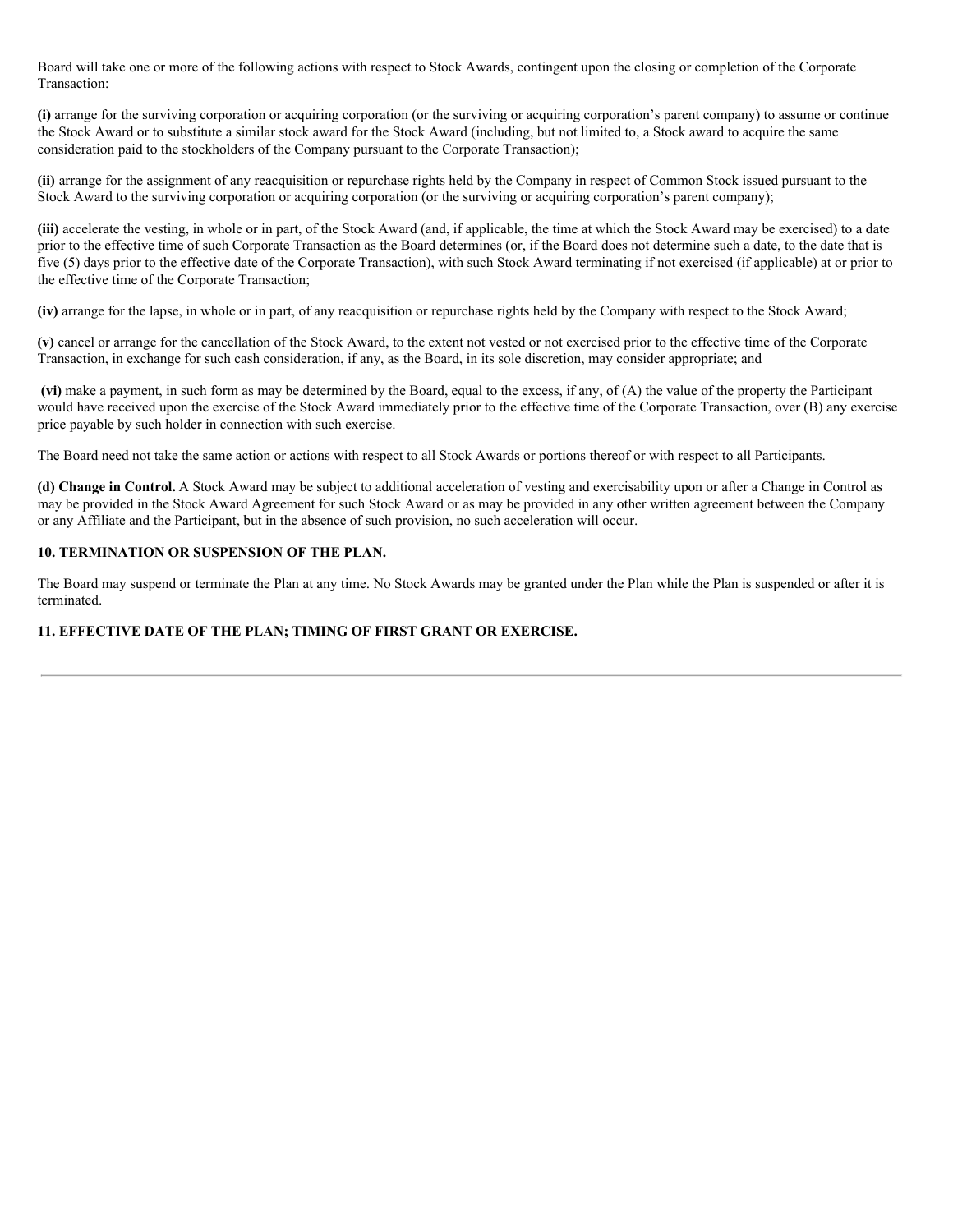This Plan shall become effective on the Effective Date.

#### **12. CHOICE OF LAW.**

The law of the State of Delaware will govern all questions concerning the construction, validity and interpretation of this Plan, without regard to that state's conflict of laws rules.

#### **13. DEFINITIONS.**

As used in the Plan, the following definitions will apply to the capitalized terms indicated below:

**(a)** "*Af iliate*" means, at the time of determination, any "parent" or "subsidiary" of the Company as such terms are defined in Rule 405 of the Securities Act. The Board will have the authority to determine the time or times at which "parent" or "subsidiary" status is determined within the foregoing definition.

**(b)** "*Board*" means the Board of Directors of the Company.

**(c)** "*Capitalization Adjustment*" means any change that is made in, or other events that occur with respect to, the Common Stock subject to the Plan or subject to any Stock Award after the Effective Date without the receipt of consideration by the Company through merger, consolidation, reorganization, recapitalization, reincorporation, stock dividend, dividend in property other than cash, large nonrecurring cash dividend, stock split, reverse stock split, liquidating dividend, combination of shares, exchange of shares, change in corporate structure or

any similar equity restructuring transaction, as that term is used in Statement of Financial Accounting Standards Board Accounting Standards Codification Topic 718 (or any successor thereto). Notwithstanding the foregoing, the conversion of any convertible securities of the Company will not be treated as a Capitalization Adjustment.

**(d)** "*Cause*" will have the meaning ascribed to such term in any written agreement between the Participant and the Company defining such term and, in the absence of such agreement, such term means, with respect to a Participant, the occurrence of any of the following events: (i) such Participant's commission of any felony or any crime involving fraud, dishonesty or moral turpitude under the laws of the United States or any state thereof; (ii) such Participant's attempted commission of, or participation in, a fraud or act of dishonesty against the Company; (iii) such Participant's intentional, material violation of any contract or agreement between the Participant and the Company or of any statutory duty owed to the Company; (iv) such Participant's unauthorized use or disclosure of the Company's confidential information or trade secrets; or (v) such Participant's gross misconduct. The determination that a termination of the Participant's Continuous Service is either for Cause or without Cause will be made by the Company, in its sole discretion. Any determination by the Company that the Continuous Service of a Participant was terminated with or without Cause for the purposes of outstanding Stock Awards held by such Participant will have no effect upon any determination of the rights or obligations of the Company or such Participant for any other purpose.

**(e)** "*Change in Control*" means the occurrence, in a single transaction or in a series of related transactions, of any one or more of the following events: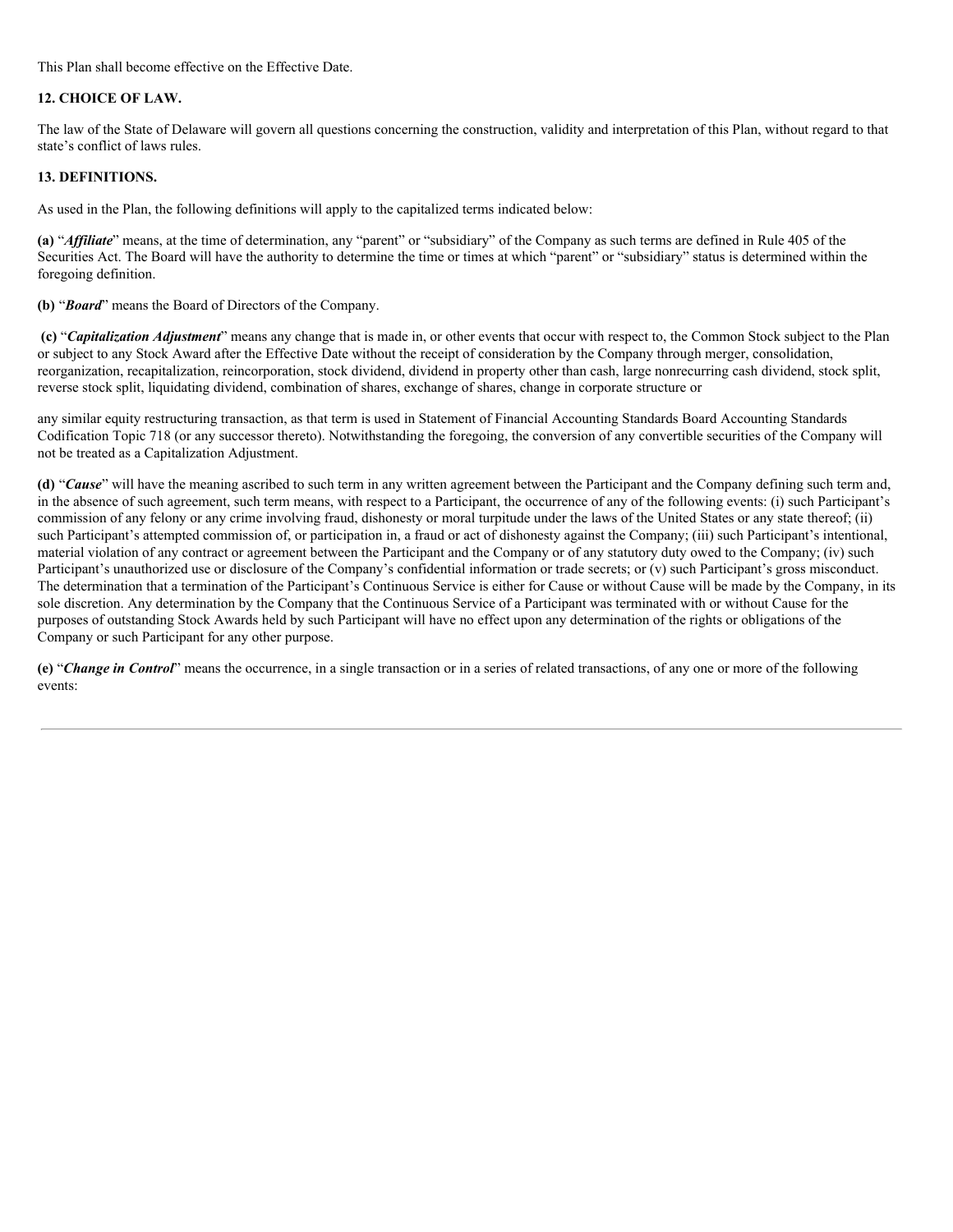**(i)** any Exchange Act Person becomes the Owner, directly or indirectly, of securities of the Company representing more than 50% of the combined voting power of the Company's then outstanding securities other than by virtue of a merger, consolidation or similar transaction. Notwithstanding the foregoing, a Change in Control will not be deemed to occur (A) on account of the acquisition of securities of the Company directly from the Company, (B) on account of the acquisition of securities of the Company by an investor, any affiliate thereof or any other Exchange Act Person that acquires the Company's securities in a transaction or series of related transactions the primary purpose of which is to obtain financing for the Company through the issuance of equity securities, or (C) solely because the level of Ownership held by any Exchange Act Person (the "*Subject Person*") exceeds the designated percentage threshold of the outstanding voting securities as a result of a repurchase or other acquisition of voting securities by the Company reducing the number of shares outstanding, provided that if a Change in Control would occur (but for the operation of this sentence) as a result of the acquisition of voting securities by the Company, and after such share acquisition, the Subject Person becomes the Owner of any additional voting securities that, assuming the repurchase or other acquisition had not occurred, increases the percentage of the then outstanding voting securities Owned by the Subject Person over the designated percentage threshold, then a Change in Control will be deemed to occur;

**(ii)** there is consummated a merger, consolidation or similar transaction involving (directly or indirectly) the Company and, immediately after the consummation of such merger, consolidation or similar transaction, the stockholders of the Company immediately prior thereto do not Own, directly or indirectly, either (A) outstanding voting securities representing more than 50% of the combined outstanding voting power of the surviving Entity in such merger, consolidation or similar transaction or (B) more than 50% of the combined outstanding voting power of the parent of the surviving Entity in such merger, consolidation or similar transaction, in each case in substantially the same proportions as their Ownership of the outstanding voting securities of the Company immediately prior to such transaction;

**(iii)** there is consummated a sale, lease, exclusive license or other disposition of all or substantially all of the consolidated assets of the Company and its Subsidiaries, other than a sale, lease, license or other disposition of all or substantially all of the consolidated assets of the Company and its Subsidiaries to an Entity, more than 50% of the combined voting power of the voting securities of which are Owned by stockholders of the Company in substantially the same proportions as their Ownership of the outstanding voting securities of the Company immediately prior to such sale, lease, license or other disposition; or

**(iv)** individuals who, on the date the Plan is adopted by the Board, are members of the Board (the " *Incumbent Board*") cease for any reason to constitute at least a majority of the members of the Board; provided, however, that if the appointment or election (or nomination for election) of any new Board member was approved or recommended by a majority vote of the members of the Incumbent Board then still in office, such new member will, for purposes of this Plan, be considered as a member of the Incumbent Board.

Notwithstanding the foregoing definition or any other provision of the Plan, the term Change in Control will not include a sale of assets, merger or other transaction effected exclusively for the purpose of changing the domicile of the Company and the definition of Change in Control (or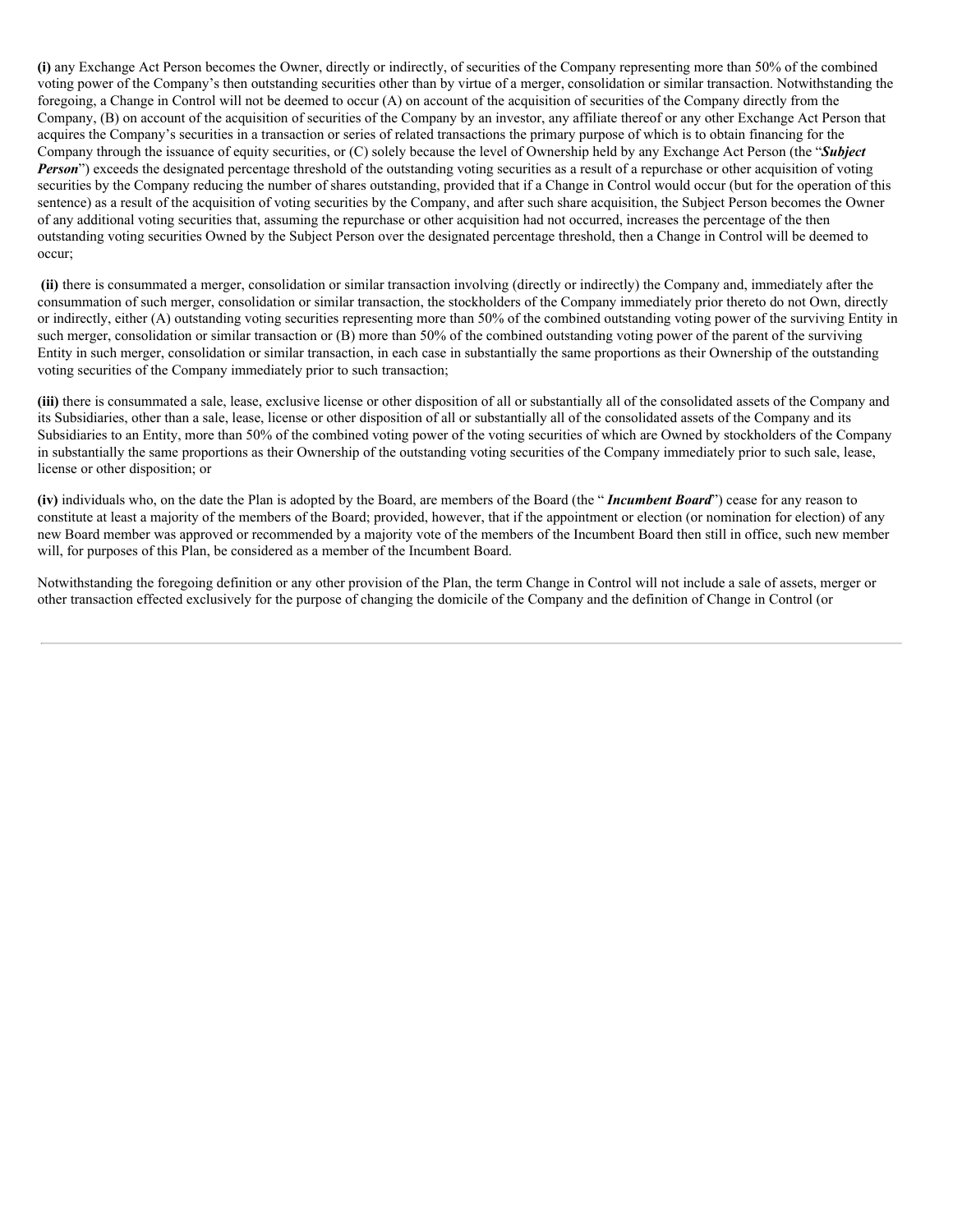any analogous term) in an individual written agreement between the Company or any Affiliate and the Participant will supersede the foregoing definition with respect to Stock Awards subject to such agreement; *provided, however*, that if no definition of Change in Control or any analogous term is set forth in such an individual written agreement, the foregoing definition will apply.

If required for compliance with Section 409A of the Code, in no event will a Change in Control be deemed to have occurred if such transaction is not also a "change in the ownership or effective control of" the Company or "a change in the ownership of a substantial portion of the assets of" the Company as determined under Treasury Regulation Section 1.409A-3(i)(5) (without regard to any alternative definition thereunder). The Board may, in its sole discretion and without a Participant's consent, amend the definition of "Change in Control" to conform to the definition of "Change in Control" under Section 409A of the Code and the regulations and guidance thereunder.

**(f)** "*Code*" means the Internal Revenue Code of 1986, as amended, including any applicable regulations and guidance thereunder.

**(g)** "*Committee*" means a committee of one or more Directors to whom authority has been delegated by the Board in accordance with Section 2(c).

**(h)** "*Common Stock*" means, as of the Effective Date, the common stock of the Company, having one vote per share.

**(i)** "*Company*" means Scynexis, Inc., a Delaware corporation.

**(j)** "*Consultant*" means any person, including an advisor, who is (i) engaged by the Company or an Affiliate to render consulting or advisory services and is compensated for such services, or (ii) serving as a member of the board of directors of an Affiliate and is compensated for such services. However, service solely as a Director, or payment of a fee for such service, will not cause a Director to be considered a "Consultant" for purposes of the Plan. Notwithstanding the foregoing, a person is treated as a Consultant under this Plan only if a Form S-8 Registration Statement under the Securities Act is available to register either the offer or the sale of the Company's securities to such person.

**(k)** "*Continuous Service*" means that the Participant's service with the Company or an Affiliate, whether as an Employee, Director or Consultant, is not interrupted or terminated. A change in the capacity in which the Participant renders service to the Company or an Affiliate as an Employee, Consultant or Director or a change in the entity for which the Participant renders such service, provided that there is no interruption or termination of the Participant's service with the Company or an Affiliate, will not terminate a Participant's Continuous Service; *provided, however*, that if the Entity for which a Participant is rendering services ceases to qualify as an Affiliate, as determined by the Board, in its sole discretion, such Participant's Continuous Service will be considered to have terminated on the date such Entity ceases to qualify as an Affiliate. To the extent permitted by law, the Board or the chief executive officer of the Company, in that party's sole discretion, may determine whether Continuous Service will be considered interrupted in the case of (i) any leave of absence approved by the Board or chief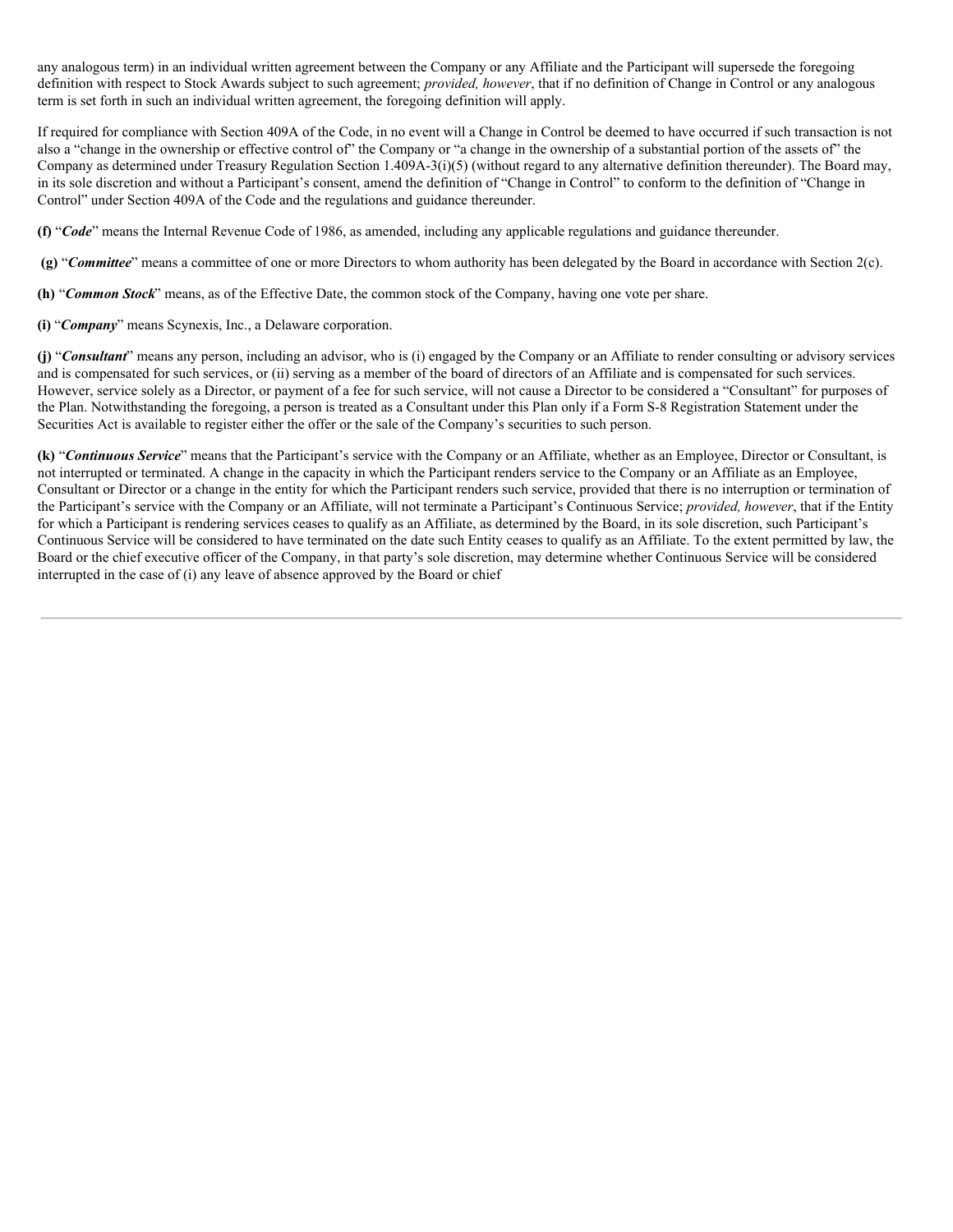executive officer, including sick leave, military leave or any other personal leave, or (ii) transfers between the Company, an Affiliate, or their successors. In addition, if required for exemption from or compliance with Section 409A of the code, the determination of whether there has been a termination of Continuous Service will be made, and such term will be construed, in a manner that is consistent with the definition of "separation from service" as defined under Treasury Regulation Section 1.409A-1(h) (without regard to any alternative definition thereunder). Notwithstanding the foregoing, a leave of absence will be treated as Continuous Service for purposes of vesting in a Stock Award only to such extent as may be provided in the Company's leave of absence policy, in the written terms of any leave of absence agreement or policy applicable to the Participant, or as otherwise required by law.

**(l)** "*Corporate Transaction*" means the consummation, in a single transaction or in a series of related transactions, of any one or more of the following events:

**(i)** a sale or other disposition of all or substantially all, as determined by the Board, in its sole discretion, of the consolidated assets of the Company and its Subsidiaries;

**(ii)** a sale or other disposition of at least 90% of the outstanding securities of the Company;

**(iii)** a merger, consolidation or similar transaction following which the Company is not the surviving corporation; or

**(iv)** a merger, consolidation or similar transaction following which the Company is the surviving corporation but the shares of Common Stock outstanding immediately preceding the merger, consolidation or similar transaction are converted or exchanged by virtue of the merger, consolidation or similar transaction into other property, whether in the form of securities, cash or otherwise.

To the extent required for compliance with Section 409A of the Code, in no event will an event be deemed a Corporate Transaction if such transaction is not also a "change in the ownership or effective control of" the Company or "a change in the ownership of a substantial portion of the assets of" the Company as determined under Treasury Regulation Section 1.409A-3(i)(5) (without regard to any alternative definition thereunder).

**(m)** *"Covered Employee*" will have the meaning provided in Section 162(m)(3) of the Code.

**(n)** "*Director*" means a member of the Board.

**(o)** "*Disability*" means, with respect to a Participant, the inability of such Participant to engage in any substantial gainful activity by reason of any medically determinable physical or mental impairment that can be expected to result in death or that has lasted or can be expected to last for a continuous period of not less than 12 months, as provided in Sections  $22(e)(3)$  and  $409A(a)(2)(c)(i)$  of the Code, and will be determined by the Board on the basis of such medical evidence as the Board deems warranted under the circumstances.

**(p)** "*Ef ective Date*" means March 26, 2015.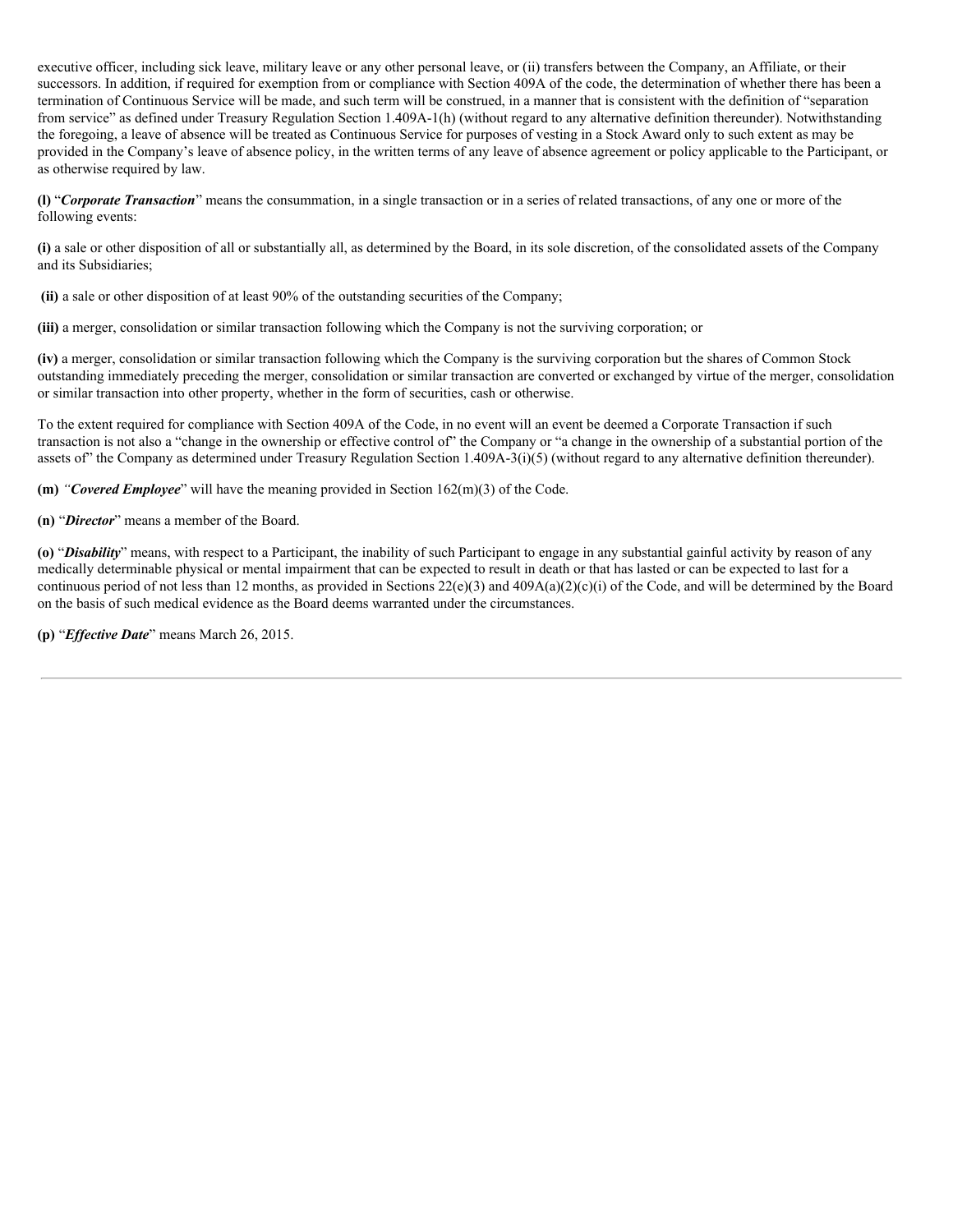**(q)** "*Employee*" means any person employed by the Company or an Affiliate. However, service solely as a Director, or payment of a fee for such services, will not cause a Director to be considered an "Employee" for purposes of the Plan.

**(r)** *"Eligible Employee"* means any person entering into employment with the Company or an Affiliate, who was not previously an Employee or Director of the Company or an Affiliate, or following a bona fide period of non-employment with the Company or an Affiliate.

**(r)** "*Entity*" means a corporation, partnership, limited liability company or other entity.

**(s)** "*Exchange Act*" means the Securities Exchange Act of 1934, as amended, and the rules and regulations promulgated thereunder.

**(t)** "*Exchange Act Person*" means any natural person, Entity or "group" (within the meaning of Section 13(d) or 14(d) of the Exchange Act), except that "Exchange Act Person" will not include (i) the Company or any Subsidiary of the Company, (ii) any employee benefit plan of the Company or any Subsidiary of the Company or any trustee or other fiduciary holding securities under an employee benefit plan of the Company or any Subsidiary of the Company, (iii) an underwriter temporarily holding securities pursuant to a registered public offering of such securities, (iv) an Entity Owned, directly or indirectly, by the stockholders of the Company in substantially the same proportions as their Ownership of stock of the Company; or (v) any natural person, Entity or "group" (within the meaning of Section 13(d) or 14(d) of the Exchange Act) that, as of the Effective Date, is the Owner, directly or indirectly, of securities of the Company representing more than 50% of the combined voting power of the Company's then outstanding securities.

**(u)** "*Fair Market Value*" means, as of any date, the value of the Common Stock determined as follows:

**(i)** If the Common Stock is listed on any established stock exchange or traded on any established market, the Fair Market Value of a share of Common Stock will be, unless otherwise determined by the Board, the closing sales price for such stock as quoted on such exchange or market (or the exchange or market with the greatest volume of trading in the Common Stock) on the date of determination, as reported in a source the Board deems reliable.

**(ii)** Unless otherwise provided by the Board, if there is no closing sales price for the Common Stock on the date of determination, then the Fair Market Value will be the closing selling price on the last preceding date for which such quotation exists.

**(iii)** In the absence of such markets for the Common Stock, the Fair Market Value will be determined by the Board in good faith and in a manner that complies with Section 409A of the Code.

**(v)** "*Nonstatutory Stock Option*" means any Option granted pursuant to Section 5 of the Plan that does not qualify as an incentive stock option within the meaning of Section 422 of the Code.

**(w)** "*Of icer*" means a person who is an officer of the Company within the meaning of Section 16 of the Exchange Act.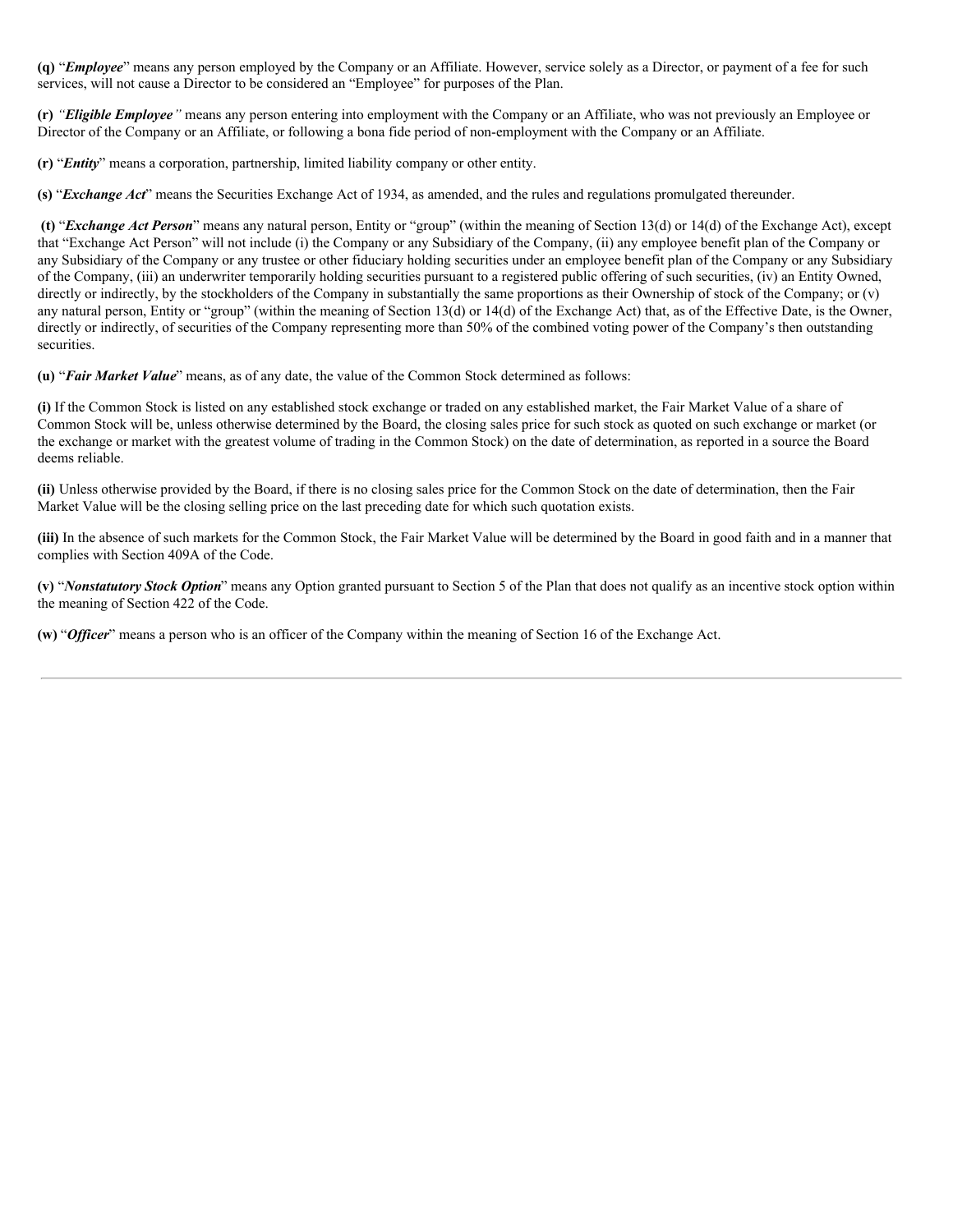**(x)** "*Option*" means a stock option to purchase shares of Common Stock granted pursuant to the Plan. Only Nonstatutory Stock Options may be issued from the Plan.

**(y)** "*Option Agreement*" means a written agreement between the Company and an Optionholder evidencing the terms and conditions of an Option grant. Each Option Agreement will be subject to the terms and conditions of the Plan.

**(z)** "*Optionholder*" means a person to whom an Option is granted pursuant to the Plan or, if applicable, such other person who holds an outstanding Option.

**(aa)** "*Other Stock Awar*d" means an award based in whole or in part by reference to the Common Stock which is granted pursuant to the terms and conditions of Section 6(d).

**(bb)** "*Other Stock Award Agreement*" means a written agreement between the Company and a holder of an Other Stock Award evidencing the terms and conditions of an Other Stock Award grant. Each Other Stock Award Agreement will be subject to the terms and conditions of the Plan.

**(cc)** "*Own*," "*Owned*," "*Owner*," "*Ownership*" means a person or Entity will be deemed to "Own," to have "Owned," to be the "Owner" of, or to have acquired "Ownership" of securities if such person or Entity, directly or indirectly, through any contract, arrangement, understanding, relationship or otherwise, has or shares voting power, which includes the power to vote or to direct the voting, with respect to such securities.

**(dd)** "*Participant*" means a person to whom a Stock Award is granted pursuant to the Plan or, if applicable, such other person who holds an outstanding Stock Award.

**(ee)** "*Plan*" means this Scynexis, Inc. 2015 Inducement Award Plan, as it may be amended.

**(ff)** "*Restricted Stock Award*" means an award of shares of Common Stock which is granted pursuant to the terms and conditions of Section 6(a).

**(gg)** "*Restricted Stock Award Agreement*" means a written agreement between the Company and a holder of a Restricted Stock Award evidencing the terms and conditions of a Restricted Stock Award grant. Each Restricted Stock Award Agreement will be subject to the terms and conditions of the Plan.

**(hh)** "*Restricted Stock Unit Award*" means a right to receive shares of Common Stock which is granted pursuant to the terms and conditions of Section  $6(b)$ .

**(ii)** "*Restricted Stock Unit Award Agreement*" means a written agreement between the Company and a holder of a Restricted Stock Unit Award evidencing the terms and conditions of a Restricted Stock Unit Award grant. Each Restricted Stock Unit Award Agreement will be subject to the terms and conditions of the Plan.

**(jj)** "*Securities Act*" means the Securities Act of 1933, as amended.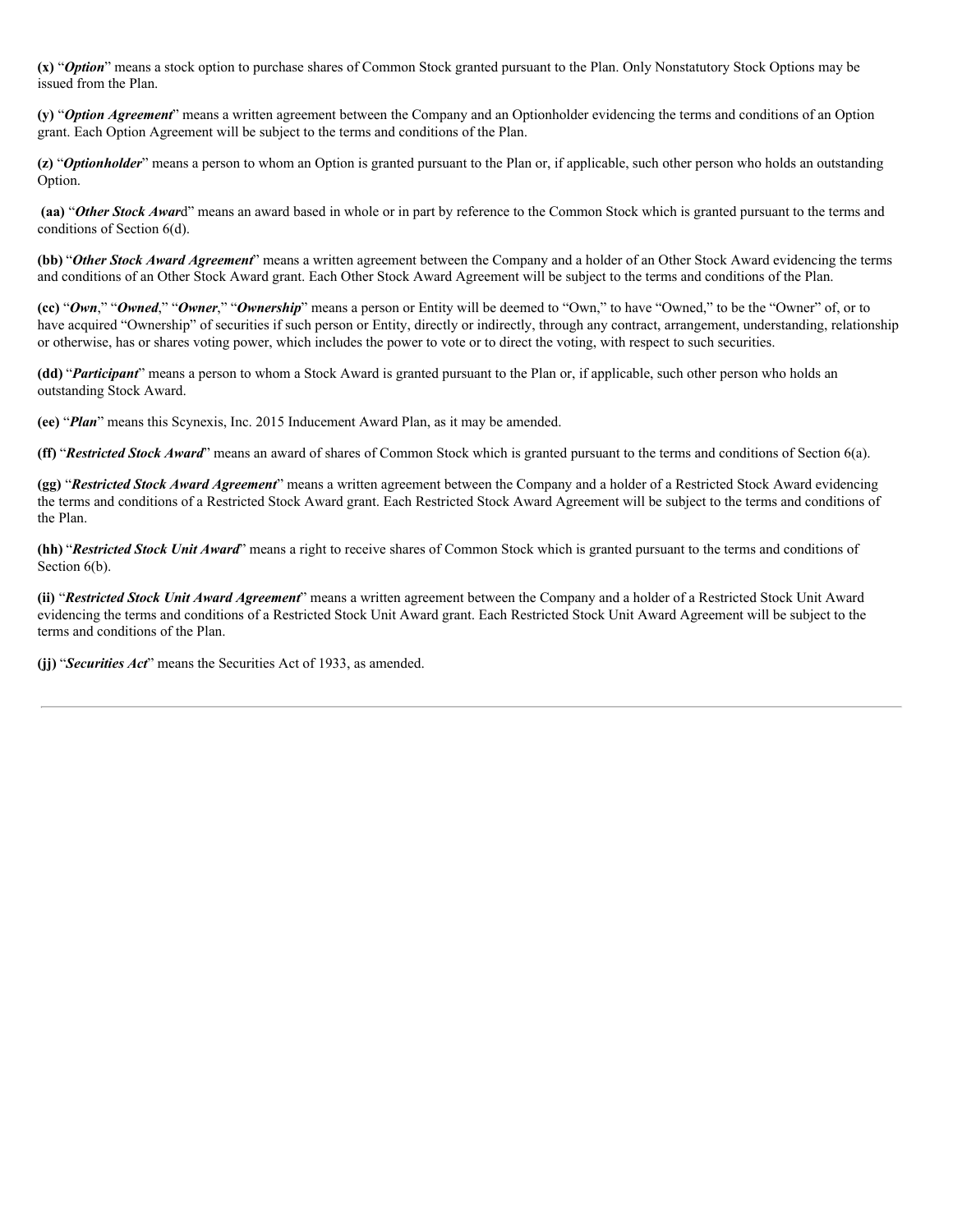**(kk)** "*Stock Appreciation Right*" or "SAR" means a right to receive the appreciation on Common Stock that is granted pursuant to the terms and conditions of Section 5.

**(ll)** "*Stock Appreciation Right Agreement*" means a written agreement between the Company and a holder of a Stock Appreciation Right evidencing the terms and conditions of a Stock Appreciation Right grant. Each Stock Appreciation Right Agreement will be subject to the terms and conditions of the Plan.

**(mm)** "*Stock Award*" means any right to receive Common Stock granted under the Plan, including a Nonstatutory Stock Option, a Restricted Stock Award, a Restricted Stock Unit Award, a Stock Appreciation Right or any Other Stock Award.

**(nn)** "*Stock Award Agreement*" means a written agreement between the Company and a Participant evidencing the terms and conditions of a Stock Award grant. Each Stock Award Agreement will be subject to the terms and conditions of the Plan.

**(oo)** "*Subsidiary*" means, with respect to the Company, (i) any corporation of which more than 50% of the outstanding capital stock having ordinary voting power to elect a majority of the board of directors of such corporation (irrespective of whether, at the time, stock of any other class or classes of such corporation will have or might have voting power by reason of the happening of any contingency) is at the time, directly or indirectly, Owned by the Company, and (ii) any partnership, limited liability company or other entity in which the Company has a direct or indirect interest (whether in the form of voting or participation in profits or capital contribution) of more than 50%.

#### **SCYNEXIS, INC. STOCK OPTION GRANT NOTICE (2015 INDUCEMENT AWARD PLAN)**

Scynexis, Inc. (the "*Company*"), pursuant to its 2015 Inducement Award Plan (the "*Plan*"), hereby grants to Optionholder an option to purchase the number of shares of the Company's Common Stock set forth below. This option is subject to all of the terms and conditions as set forth herein and in the Option Agreement and the Plan, all of which are incorporated herein in their entirety.

| Optionholder:               |                                                                                                                                                                                                                                                |  |
|-----------------------------|------------------------------------------------------------------------------------------------------------------------------------------------------------------------------------------------------------------------------------------------|--|
| Date of Grant:              |                                                                                                                                                                                                                                                |  |
| Vesting Commencement Date:  |                                                                                                                                                                                                                                                |  |
|                             | Number of Shares Subject to Option:                                                                                                                                                                                                            |  |
| Exercise Price (Per Share): |                                                                                                                                                                                                                                                |  |
| Total Exercise Price:       |                                                                                                                                                                                                                                                |  |
| <b>Expiration Date:</b>     |                                                                                                                                                                                                                                                |  |
|                             |                                                                                                                                                                                                                                                |  |
| <b>Type of Grant:</b>       | Non-statutory Stock Option                                                                                                                                                                                                                     |  |
| <b>Exercise Schedule:</b>   | Same as Vesting Schedule                                                                                                                                                                                                                       |  |
| <b>Vesting Schedule:</b>    | 1/4th of the shares vest one year after the Vesting Commencement Date; the balance of the shares vest in a series of thirty-six (36) successive equal monthly install<br>measured from the first anniversary of the Vesting Commencement Date. |  |
| Payment:                    | By one or a combination of the following items (described in the Option Agreement):                                                                                                                                                            |  |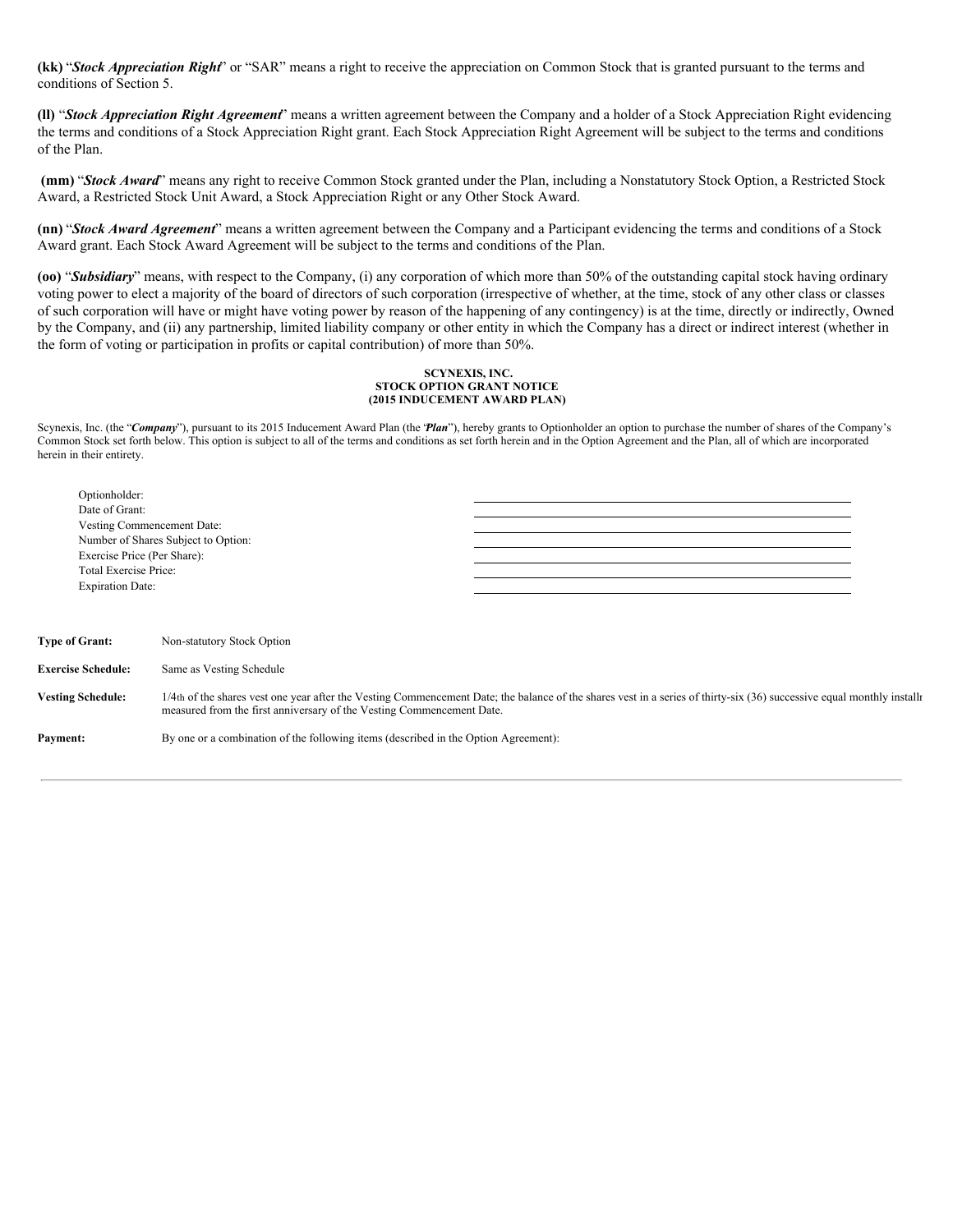☒ By cash or check  $\boxtimes$  By bank draft or money order payable to the Company ☒ Pursuant to a Regulation T Program if the Shares are publicly traded ☒ By delivery of already-owned shares if the Shares are publicly traded ☒ By a "net exercise" arrangement, subject to the Company's consent at the time of exercise

#### **Additional Terms/Acknowledgements:**

By Optionholder's acceptance of this Award online, Optionholder acknowledges and agrees that this Option is granted under and governed by the terms and conditions of the Plan, the Option Agreement and this Stock Option Grant Notice.

Optionholder consents to receive Plan documents by electronic delivery and to participate in the Plan through an online or electronic system established and maintained by the Company or another third party designated by the Company. Optionholder hereby agrees to accept as binding, conclusive and final all decisions or interpretations of the Administrator upon any questions relating to the Plan, the Option Agreement and this Stock Option Grant Notice. PLEASE BE SURE TO READ ALL OF THE DOCUMENTS, WHICH CONTAIN THE **SPECIFIC TERMS AND CONDITIONS OF THIS AGREEMENT.**

The Stock Option Right Grant Notice, Option Agreement, the 2015 Inducement Award Plan, the Plan Prospectus, a form of Notice of Exercise and our most recent Annual Report and Proxy Statement for the Annual Meeting of Stockholders are available to participants. You may request a hard copy of these documents from Human Resources.

#### **SCYNEXIS, INC. OPTION AGREEMENT 2015 Inducement Award Plan**

Pursuant to your Stock Option Grant Notice ("*Grant Notice*") and this Option Agreement, SCYNEXIS, Inc. (the "*Company*") has granted you an option under its 2015 Inducement Award Plan (the "*Plan*") to purchase the number of shares of the Company's Common Stock indicated in your Grant Notice at the exercise price indicated in your Grant Notice. Defined terms not explicitly defined in this Option Agreement but defined in the Plan shall have the same definitions as in the Plan.

The details of your option are as follows:

**1.Vesting.** Subject to the limitations contained herein and the potential vesting acceleration provisions set forth in Section 9 of the Plan, your option will vest as provided in your Grant Notice, provided that vesting will cease upon the termination of your Continuous Service.

**2.Number of Shares and Exercise Price.** The number of shares of Common Stock subject to your option and your exercise price per share referenced in your Grant Notice may be adjusted from time to time for Capitalization Adjustments.

**3.Exercise Restriction for Non-Exempt Employees.** In the event that you are an Employee eligible for overtime compensation under the Fair Labor Standards Act of 1938, as amended (i.e., a *"Non-Exempt Employee"*), and except as otherwise provided in the Plan, you may not exercise your option until you have completed at least six (6) months of Continuous Service measured from the Date of Grant specified in your Grant Notice, notwithstanding any other provision of your option.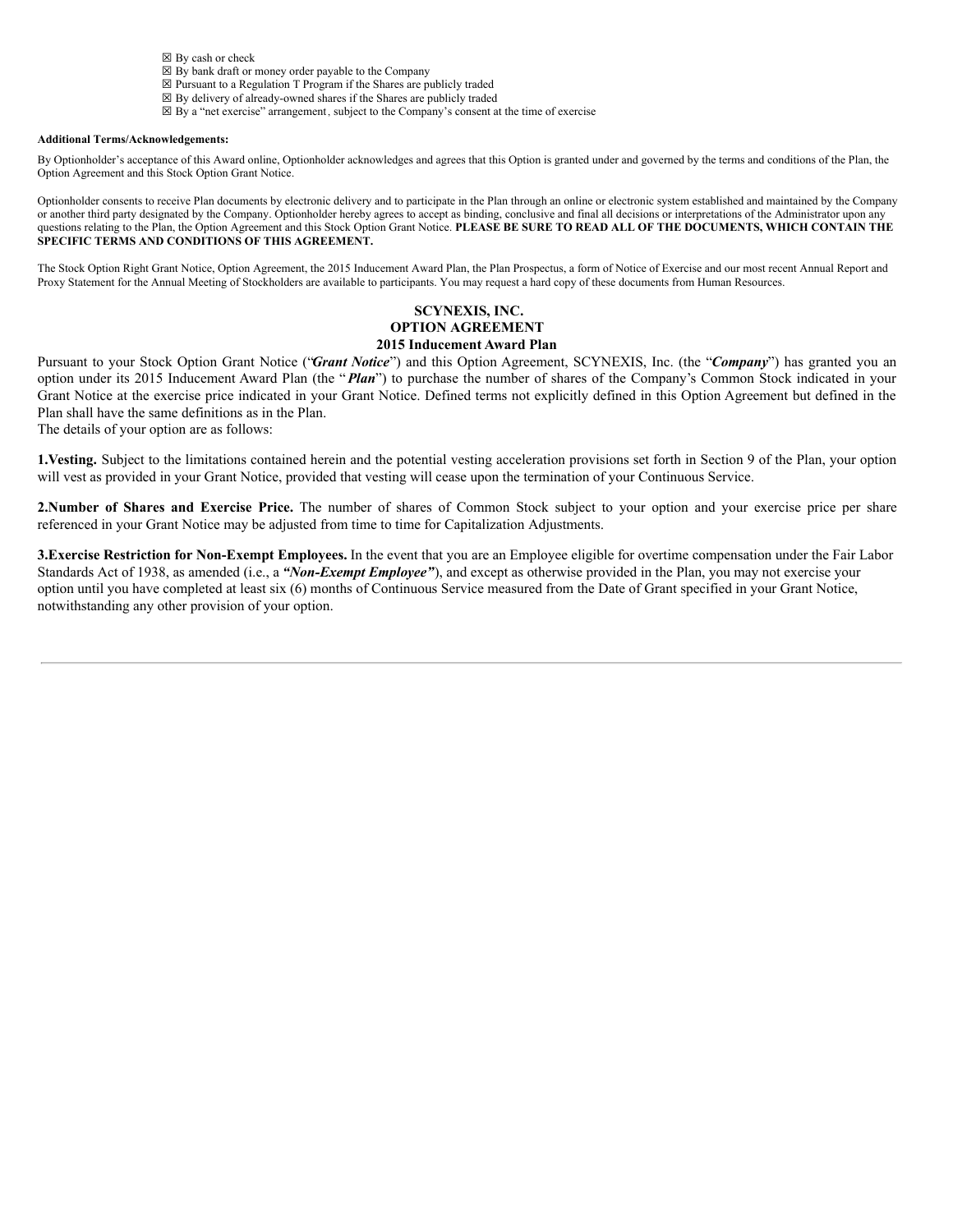**4.Method of Payment.** Payment of the exercise price is due in full upon exercise of all or any part of your option. You may elect to make payment of the exercise price in cash or by check or in any other manner *permitted by your Grant Notice,* which may include one or more of the following:

(a)Provided that at the time of exercise the Common Stock is publicly traded, pursuant to a program developed under Regulation T as promulgated by the Federal Reserve Board that, prior to the issuance of Common Stock, results in either the receipt of cash (or check) by the Company or the receipt of irrevocable instructions to pay the aggregate exercise price to the Company from the sales proceeds.

(b)Provided that at the time of exercise the Common Stock is publicly traded, by delivery to the Company (either by actual delivery or attestation) of already-owned shares of Common Stock that are owned free and clear of any liens, claims, encumbrances or security interests, and that are valued at Fair Market Value on the date of exercise. "Delivery" for these purposes, in the sole discretion of the Company at the time you exercise your option, shall include delivery to the Company of your attestation of ownership of such shares of Common Stock in a form approved by the Company. Notwithstanding the foregoing, you may not exercise your option by tender to the Company of Common Stock to the extent such tender would violate the provisions of any law, regulation or agreement restricting the redemption of the Company's stock.

(c) Subject to the consent of the Company at the time of exercise by a "net exercise" arrangement pursuant to which the Company will reduce the number of shares of Common Stock issued upon exercise of your option by the largest whole number of shares with a Fair Market Value that does not exceed the aggregate exercise price; provided, however, that the Company shall accept a cash or other payment from you to the extent of any remaining balance of the aggregate exercise price not satisfied by such reduction in the number of whole shares to be issued; provided further, however, that shares of Common Stock will no longer be outstanding under your option and will not be exercisable thereafter to the extent that (1) shares are used to pay the exercise price pursuant to the "net exercise," (2) shares are delivered to you as a result of such exercise, and (3) shares are withheld to satisfy tax withholding obligations.

**5.Whole Shares.** You may exercise your option only for whole shares of Common Stock.

**6.Securities Law Compliance.** Notwithstanding anything to the contrary contained herein, you may not exercise your option unless the shares of Common Stock issuable upon such exercise are then registered under the Securities Act or, if such shares of Common Stock are not then so registered, the Company has determined that such exercise and issuance would be exempt from the registration requirements of the Securities Act. The exercise of your option also must comply with other applicable laws and regulations governing your option, and you may not exercise your option if the Company determines that such exercise would not be in material compliance with such laws and regulations.

**7.Term.** You may not exercise your option before the commencement or after the expiration of its term. The term of your option commences on the Date of Grant and expires, subject to the provisions of Section  $5(g)$  of the Plan, upon the earliest of the following: (a)immediately upon the termination of your Continuous Service for Cause;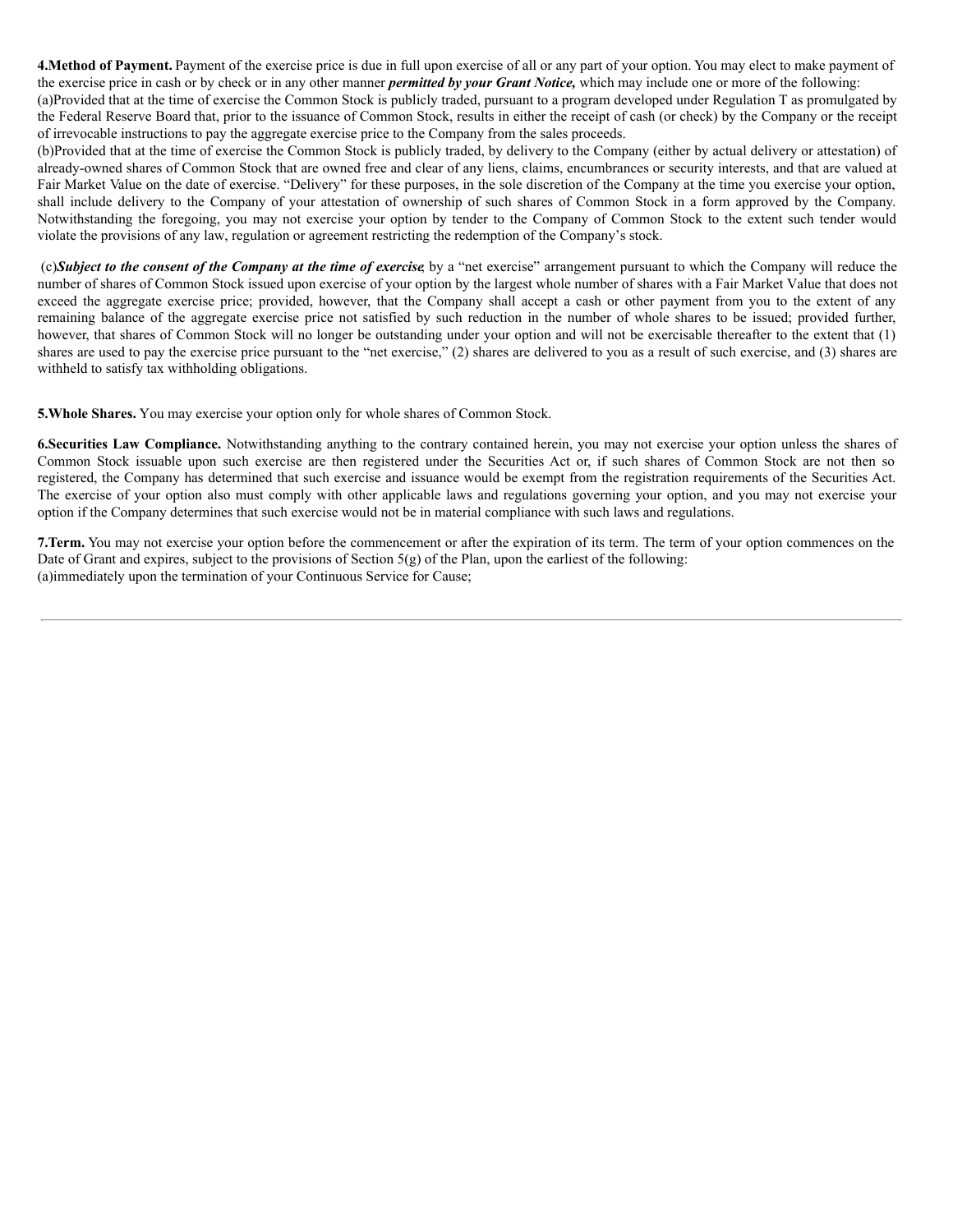(b)three (3) months after the termination of your Continuous Service for any reason other than Cause, your Disability or death, provided that if during any part of such three (3) month period your option is not exercisable solely because of the condition set forth in Section 6 above relating to "Securities Law Compliance," your option shall not expire until the earlier of the Expiration Date or until it shall have been exercisable for an aggregate period of three (3) months after the termination of your Continuous Service; and if (i) you are a Non- Exempt Employee, (ii) your Continuous Service terminates within six (6) months after the Date of Grant specified in your Grant Notice, and (iii) you have vested in a portion of your option at the time of your termination of Continuous Service, your option shall not expire until the earlier of (x) the later of (A) the date that is seven (7) months after the Date of Grant specified in your Grant Notice or (B) the date that is three (3) months after the termination of your Continuous Service, or (y) the Expiration Date;

(c)twelve (12) months after the termination of your Continuous Service due to your Disability;

(d)eighteen (18) months after your death if you die either during your Continuous Service or within three (3) months after your Continuous Service terminates for any reason other than Cause;

(e)the Expiration Date indicated in your Grant Notice; or

(f)the day before the tenth (10th) anniversary of the Date of Grant.

#### **8.Exercise.**

(a)You may exercise the vested portion of your option (and the unvested portion of your option if your Grant Notice so permits) during its term by delivering a Notice of Exercise (in a form designated by the Company) together with the exercise price to the Secretary of the Company, or to such other person as the Company may designate, during regular business hours, together with such additional documents as the Company may then require.

(b)By exercising your option you agree that, as a condition to any exercise of your option, the Company may require you to enter into an arrangement providing for the payment by you to the Company of any tax withholding obligation of the Company arising by reason of (1) the exercise of your option, (2) the lapse of any substantial risk of forfeiture to which the shares of Common Stock are subject at the time of exercise, or (3) the disposition of shares of Common Stock acquired upon such exercise.

**9.Transferability.** Except as otherwise provided in this Section 9, your option is not transferable, except by will or by the laws of descent and distribution, and is exercisable during your life only by you.

(a)**Certain Trusts.** Upon receiving written permission from the Board or its duly authorized designee, you may transfer your option to a trust if you are considered to be the sole beneficial owner (determined under Section 671 of the Code and applicable state law) while the option is held in the trust, provided that you and the trustee enter into transfer and other agreements required by the Company.

(b)**Domestic Relations Orders.** Upon receiving written permission from the Board or its duly authorized designee, and provided that you and the designated transferee enter into transfer and other agreements required by the Company, you may transfer your option pursuant to a domestic relations order that contains the information required by the Company to effectuate the transfer. You are encouraged to discuss the proposed terms of any division of this option with the Company prior to finalizing the domestic relations order to help ensure the required information is contained within the domestic relations order.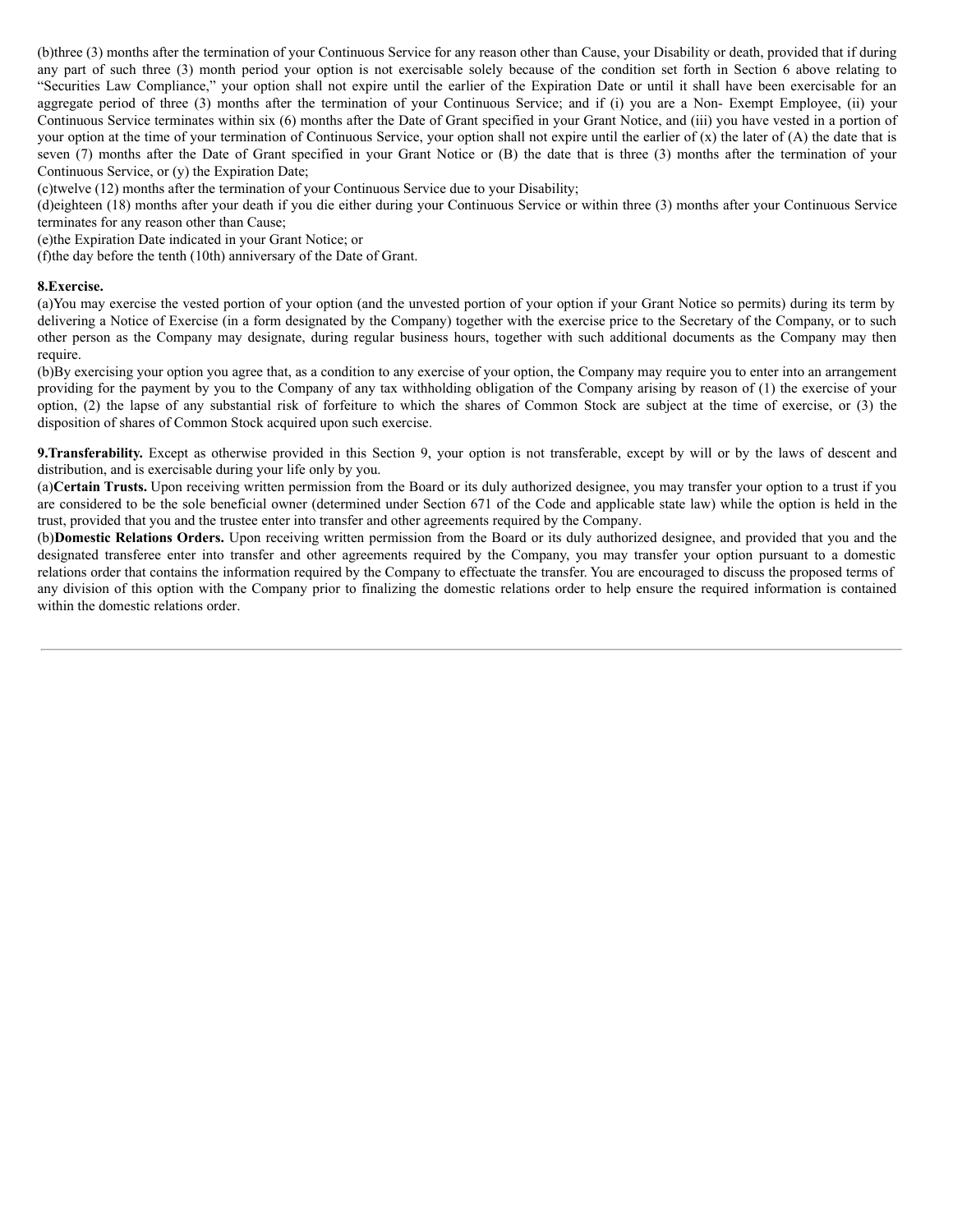(c)**Beneficiary Designation.** Upon receiving written permission from the Board or its duly authorized designee, you may, by delivering written notice to the Company, in a form provided by or otherwise satisfactory to the Company and any broker designated by the Company to effect option exercises, designate a third party who, in the event of your death, shall thereafter be entitled to exercise this option and receive the Common Stock or other consideration resulting from such exercise. In the absence of such a designation, your executor or administrator of your estate shall be entitled to exercise this option and receive, on behalf of your estate, the Common Stock or other consideration resulting from such exercise.

**10.Option not a Service Contract.** Your option is not an employment or service contract, and nothing in your option shall be deemed to create in any way whatsoever any obligation on your part to continue in the employ of the Company or an Affiliate, or of the Company or an Affiliate to continue your employment. In addition, nothing in your option shall obligate the Company or an Affiliate, their respective stockholders, Boards of Directors, Officers or Employees to continue any relationship that you might have as a Director or Consultant for the Company or an Affiliate.

## **11.Withholding Obligations.**

(a)At the time you exercise your option, in whole or in part, or at any time thereafter as requested by the Company, you hereby authorize withholding from payroll and any other amounts payable to you, and otherwise agree to make adequate provision for (including by means of a "cashless exercise" pursuant to a program developed under Regulation T as promulgated by the Federal Reserve Board to the extent permitted by the Company), any sums required to satisfy the federal, state, local and foreign tax withholding obligations of the Company or an Affiliate, if any, which arise in connection with the exercise of your option.

(b)Upon your request and subject to approval by the Company, in its sole discretion, and in compliance with any applicable legal conditions or restrictions, the Company may withhold from fully vested shares of Common Stock otherwise issuable to you upon the exercise of your option a number of whole shares of Common Stock having a Fair Market Value, determined by the Company as of the date of exercise, not in excess of the minimum amount of tax required to be withheld by law (or such lower amount as may be necessary to avoid classification of your option as a liability for financial accounting purposes). If the date of determination of any tax withholding obligation is deferred to a date later than the date of exercise of your option, share withholding pursuant to the preceding sentence shall not be permitted unless you make a proper and timely election under Section 83(b) of the Code, covering the aggregate number of shares of Common Stock acquired upon such exercise with respect to which such determination is otherwise deferred, to accelerate the determination of such tax withholding obligation to the date of exercise of your option. Notwithstanding the filing of such election, shares of Common Stock shall be withheld solely from fully vested shares of Common Stock determined as of the date of exercise of your option that are otherwise issuable to you upon such exercise. Any adverse consequences to you arising in connection with such share withholding procedure shall be your sole responsibility.

(c)You may not exercise your option unless the tax withholding obligations of the Company and/or any Affiliate are satisfied. Accordingly, you may not be able to exercise your option when desired even though your option is vested, and the Company shall have no obligation to issue a certificate for such shares of Common Stock unless such obligations are satisfied.